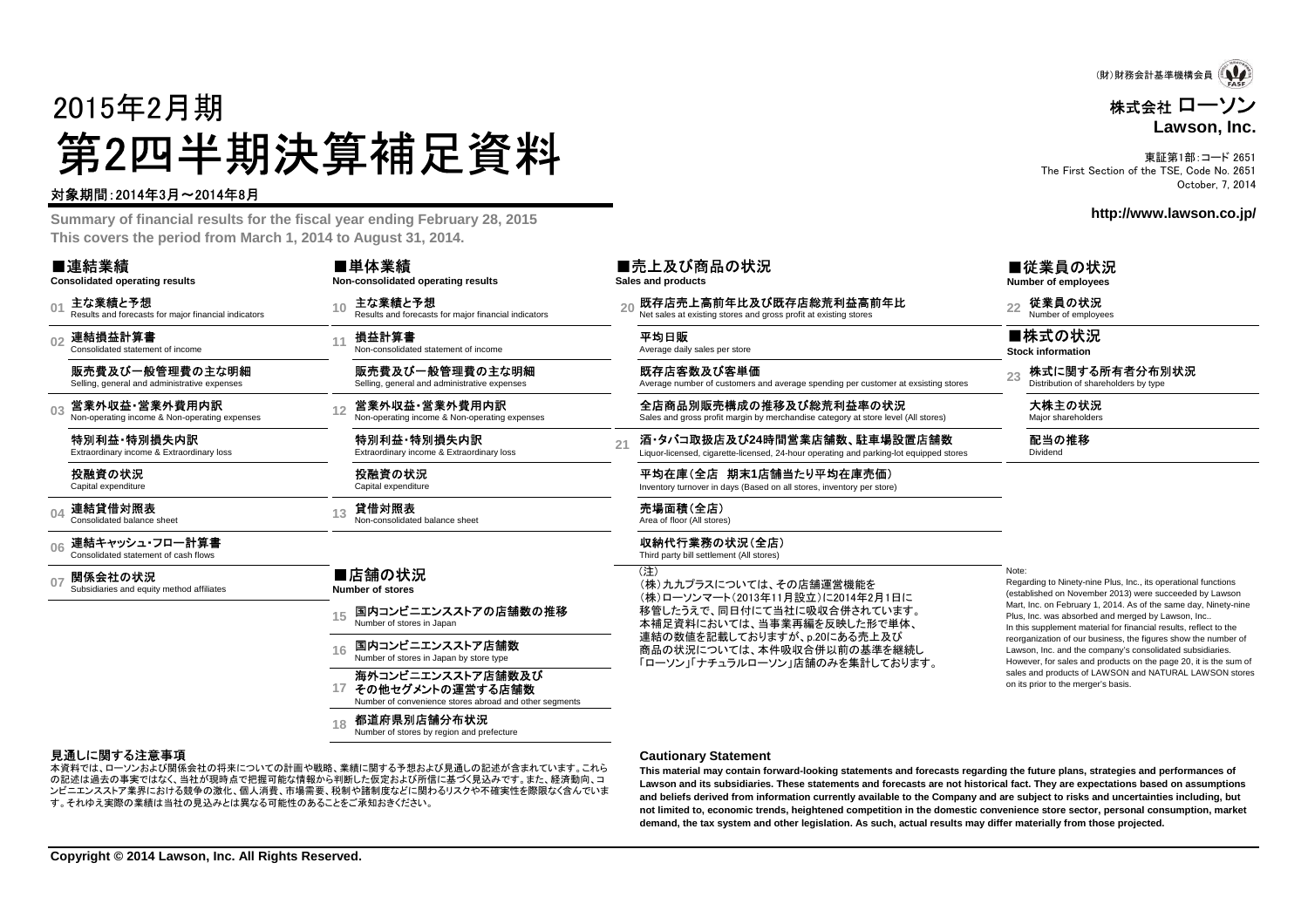## **LAWSON**

**■主な業績と予想** Results and forecasts for major financial indicators<br>
————————————————————

|                                                                                                        | 2012年度/FY2012                                       |         |                      |          | 2013年度/FY2013                     |                          |                                           | 2014年度/FY2014 <sup>*3</sup> |                                   |                           |                                   |         |
|--------------------------------------------------------------------------------------------------------|-----------------------------------------------------|---------|----------------------|----------|-----------------------------------|--------------------------|-------------------------------------------|-----------------------------|-----------------------------------|---------------------------|-----------------------------------|---------|
|                                                                                                        | 第2四半期/1H                                            |         | 通期/Full year         |          |                                   | 通期/Full year<br>第2四半期/1H |                                           | 第2四半期/1H                    |                                   | 通期計画/Full year (Forecast) |                                   |         |
|                                                                                                        | 2012.3.1 - 2012.8.31<br>金額/Amount 前年比/YoY 金額/Amount |         | 2012.3.1 - 2013.2.28 | 前年比/YoY  | 2013.3.1 - 2013.8.31<br>金額/Amount |                          | 2013.3.1 - 2014.2.28<br>前年比/YoY 金額/Amount | 前年比/YoY                     | 2014.3.1 - 2014.8.31<br>金額/Amount | 前年比/YoY                   | 2014.3.1 - 2015.2.28<br>金額/Amount | 前年比/YoY |
| チェーン全店売上高(百万円)<br>Net sales of all convenience stores (millions of yen)                                | 970,956                                             |         | 106.0% 1,906,547     | 104.4%   | 992,776                           |                          | 102.2% 1,945,394                          | 102.0%                      | 994.684                           | 100.2%                    | 1,982,000                         | 101.9%  |
| 加盟店売上高(百万円)<br>Net sales of franchised stores (millions of yen)                                        | 886,747                                             |         | 107.2% 1.748.920     | 105.9%   | 921,967                           |                          | 104.0% 1.811.417                          | 103.6%                      | 934.889                           | 101.4%                    |                                   |         |
| 直営店売上高(百万円)<br>Net sales of Company-operated stores (millions of yen)                                  | 84.209                                              | 94.9%   | 157.627              | 90.5%    | 70.808                            | 84.1%                    | 133.976                                   | 85.0%                       | 59.794                            | 84.4%                     |                                   |         |
| *1<br><b>営業総収入</b> (百万円) Gross operating revenues (millions of yen)                                    | 248,963                                             | 103.7%  | 487.445              | 101.8%   | 248.197                           | 99.7%                    | 485.247                                   | 99.5%                       | 241.930                           | 97.5%                     | 487.000                           | 100.4%  |
| <b>営業総利益</b> (百万円) Gross operating profit (millions of yen)                                            | 173,382                                             | 107.5%  | 342.560              | 106.2%   | 181.745                           | 104.8%                   | 358.610                                   | 104.7%                      | 183.837                           | 101.2%                    |                                   |         |
| (対チェーン全店売上高比)<br>(Gross operating profit on Net sales of all convenience stores)                       | 17.9%                                               |         | 18.0%                |          | 18.3%                             |                          | 18.4%                                     |                             | 18.5%                             |                           |                                   |         |
| 販売費及び一般管理費(百万円)<br>Selling, general and administrative expenses (millions of yen)                      | 138,828                                             | 107.8%  | 276,313              | 105.9%   | 146,120                           | 105.3%                   | 290,483                                   | 105.1%                      | 143.818                           | 98.4%                     |                                   |         |
| (対チェーン全店売上高比)<br>(Selling, general and administrative expenses on Net sales of all convenience stores) | 14.3%                                               |         | 14.5%                |          | 14.7%                             |                          | 14.9%                                     |                             | 14.5%                             |                           |                                   |         |
| <b>営業利益</b> (百万円) Operating profit (millions of yen)                                                   | 34,554                                              | 106.1%  | 66,246               | 107.2%   | 35.624                            | 103.1%                   | 68,126                                    | 102.8%                      | 40.019                            | 112.3%                    | 75,000                            | 110.1%  |
| (対チェーン全店売上高比)<br>(Operating profit on Net sales of all convenience stores)                             | 3.6%                                                |         | 3.5%                 |          | 3.6%                              |                          | 3.5%                                      |                             | 4.0%                              |                           |                                   |         |
| 経常利益 (百万円) Recurring profit (millions of yen)                                                          | 34,260                                              | 105.1%  | 65.926               | 106.8%   | 35,533                            | 103.7%                   | 68.880                                    | 104.5%                      | 39.616                            | 111.5%                    | 73.900                            | 107.3%  |
| 四半期(当期)純利益 (百万円) Net profit (millions of yen)                                                          | 17.861                                              | 199.3%  | 33.182               | 133.3%   | 19.047                            | 106.6%                   | 37.965                                    | 114.4%                      | 21.889                            | 114.9%                    | 38,900                            | 102.5%  |
| $+2$<br>1株当たり四半期(当期)純利益 (円) Net profit per share (yen)                                                 |                                                     | 178.82  |                      | 332.20   |                                   | 190.67                   |                                           | 380.04                      | 219.15                            |                           | 389.33                            |         |
| <b>純資産</b> (百万円) Net assets (millions of yen)                                                          |                                                     | 222,814 |                      | 230,181  |                                   | 241.978                  |                                           | 250,497                     | 262,436                           |                           | $\overline{\phantom{m}}$          |         |
| 総資産 (百万円) Total assets (millions of yen)                                                               |                                                     | 563,270 |                      | 579.809  |                                   | 626,195                  |                                           | 620.992                     | 722,321                           |                           | $\overline{\phantom{0}}$          |         |
| 1株当たり純資産 (円) Net assets per share (yen)                                                                | 2,195.61                                            |         |                      | 2,267.17 |                                   | 2,371.51                 |                                           | 2,455.25                    | 2,552.57                          |                           | $\overline{\phantom{m}}$          |         |
| 総資産四半期(当期)純利益率 ROA                                                                                     |                                                     | 3.3%    |                      | 6.0%     |                                   | 3.2%                     |                                           | 6.3%                        |                                   | 3.3%                      | $\overline{\phantom{0}}$          |         |
| 自己資本四半期(当期)純利益率 ROE                                                                                    |                                                     | 8.3%    |                      | 15.2%    |                                   | 8.2%                     |                                           | 16.1%                       |                                   | 8.8%                      | $\overline{\phantom{m}}$          |         |
| 流動比率 Current ratio                                                                                     |                                                     | 75.1%   |                      | 75.2%    |                                   | 80.1%                    |                                           | 79.4%                       |                                   | 82.2%                     | $\overline{\phantom{0}}$          |         |
| 固定比率 Fixed ratio                                                                                       |                                                     | 175.8%  |                      | 176.4%   |                                   | 172.9%                   |                                           | 173.3%                      |                                   | 180.8%                    | $\overline{\phantom{a}}$          |         |
| 自己資本比率 Shareholders' equity ratio                                                                      |                                                     | 38.9%   |                      | 39.1%    |                                   | 37.8%                    |                                           | 39.5%                       |                                   | 35.3%                     | $\overline{\phantom{0}}$          |         |
| (注)                                                                                                    |                                                     |         |                      |          | Notes:                            |                          |                                           |                             |                                   |                           |                                   |         |

(注)

\*1 営業総収入は直営店売上高、加盟店からの収入等の合計です。

\*2 通期計画の1株当たり当期純利益に関しては、2014年8月31日現在の期末発行済株式数を用いて算出しております。

 \*3 当社及び国内連結子会社の有形固定資産(リース資産を除く)の減価償却方法については、従来、主として定率法を 採用しておりましたが、第1四半期連結会計期間より定額法に変更しております。この変更により、従来の方法に比べて、営業利益及び経常利益の第2四半期の実績はそれぞれ4,368百万円増加しております。

\*1 The gross operating revenues are a sum of total sales of Lawson group stores and commissions from franchised stores.

\*2 Forecasted net profit per share in the full-year plan is calculated based on the number of outstanding share as of August 31, 2014.

\*3 For the depreciation method for property, store and equipment (except lease assets), Lawson, Inc. and its domestic consolidated subsidiaries mainly adopt straight-line method instead of declining-balance method from this consolidated fiscal year. Based on this change, operating profit, recurring profit are increased by 4,368 million yen respectively in the period from March 1, 2014 to August 31,2014 compared to results using declining-balance method.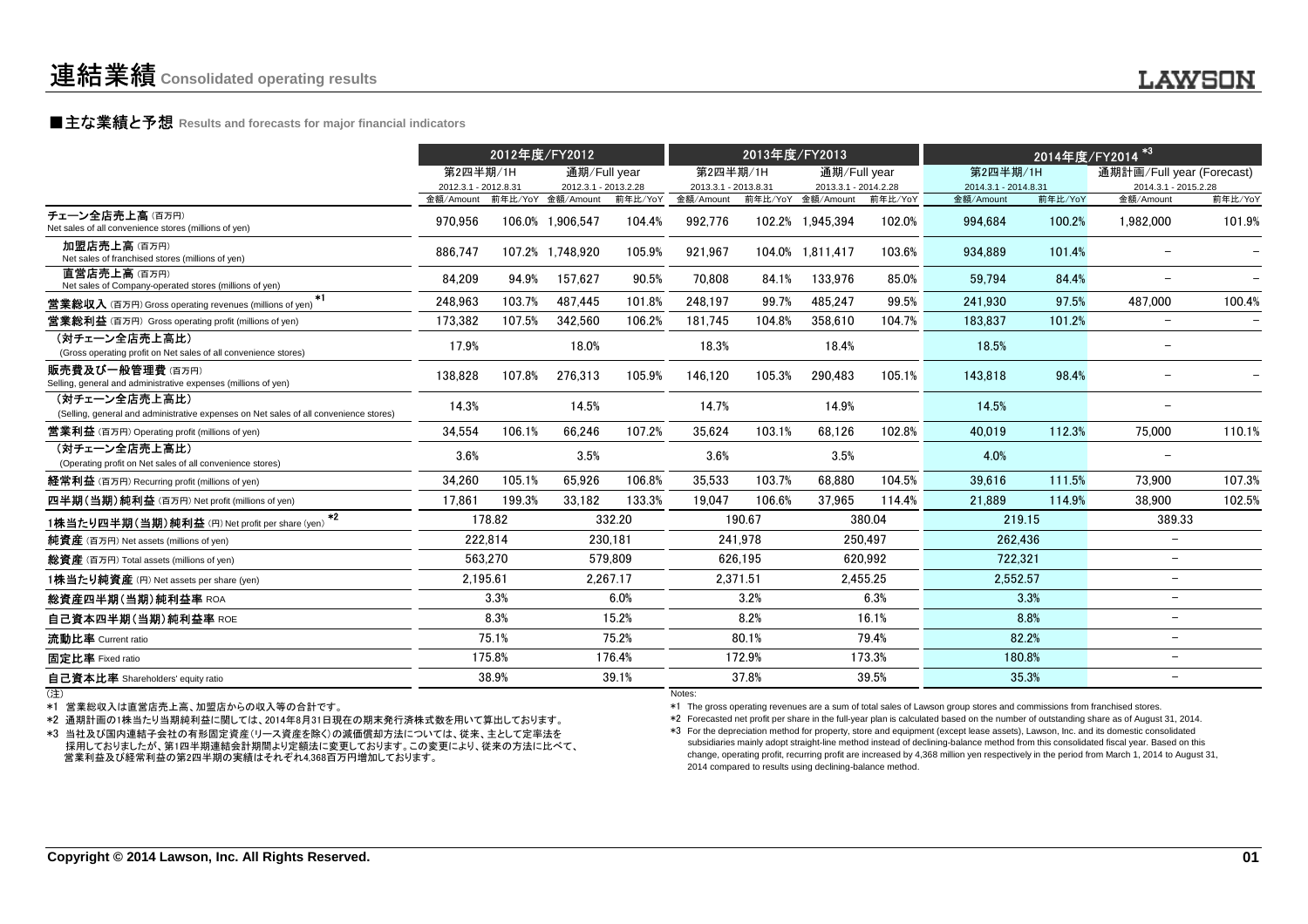## 連結業績**Consolidated operating results**

## **LAWSON**

| ■連結損益計算書 Consolidated statement of income                 |                 | 2012年度1H             | 2013年度1H             |                          | 2014年度1H             |         | 前年増減<br>Increase (Decrease) |  |
|-----------------------------------------------------------|-----------------|----------------------|----------------------|--------------------------|----------------------|---------|-----------------------------|--|
|                                                           |                 | 2012.3.1 - 2012.8.31 | 2013.3.1 - 2013.8.31 |                          | 2014.3.1 - 2014.8.31 |         |                             |  |
|                                                           |                 | 百万円/Millions of yen  | 百万円/Millions of yen  | 前年比/YoY                  | 百万円/Millions of yen  | 前年比/YoY | 百万円/Millions of yen         |  |
| A.営業総収入 Gross operating revenues                          | $B + E$         | 248,963              | 248.197              | 99.7%                    | 241.930              | 97.5%   | $-6,266$                    |  |
| <b>B.売上高</b> Net sales                                    |                 | 100.843              | 88.286               | 87.5%                    | 76.746               | 86.9%   | $-11.539$                   |  |
| $*2$<br>C.売上原価 Cost of goods sold                         |                 | 75,580               | 66.451               | 87.9%                    | 58.092               | 87.4%   | $-8,359$                    |  |
| $*3$<br>D.売上総利益 Gross profit on sales                     | $B - C$         | 25,263               | 21.834               | 86.4%                    | 18.653               | 85.4%   | $-3,180$                    |  |
| <b>E. 営業収入</b> Operating revenues                         | $F + G$         | 148,119              | 159.910              | 108.0%                   | 165.183              | 103.3%  | 5,272                       |  |
| F.加盟店からの収入 Franchise commission from franchised stores    |                 | 117,183              | 123.424              | 105.3%                   | 127,272              | 103.1%  | 3,847                       |  |
| G.その他の営業収入 Other                                          |                 | 30,936               | 36.486               | 117.9%                   | 37,911               | 103.9%  | 1,425                       |  |
| H.営業総利益 Gross operating profit                            | $A - C = D + E$ | 173.382              | 181.745              | 104.8%                   | 183.837              | 101.2%  | 2,092                       |  |
| I.販売費及び一般管理費 Selling, general and administrative expenses |                 | 138,828              | 146.120              | 105.3%                   | 143.818              | 98.4%   | $-2,302$                    |  |
| J.営業利益 Operating profit                                   | $H - I$         | 34,554               | 35,624               | 103.1%                   | 40,019               | 112.3%  | 4,394                       |  |
| 営業外収益 Non-operating income                                |                 | 925                  | 1.274                | 137.8%                   | 1,270                | 99.7%   | $-3$                        |  |
| 営業外費用 Non-operating expenses                              |                 | 1.219                | 1.366                | 112.1%                   | 1.673                | 122.5%  | 307                         |  |
| 経常利益 Recurring profit                                     |                 | 34,260               | 35,533               | 103.7%                   | 39,616               | 111.5%  | 4,083                       |  |
| 特別利益 Extraordinary gain                                   |                 | 309                  |                      |                          | 1.126                |         | 1,126                       |  |
| 特別損失 Extraordinary loss                                   |                 | 3,570                | 3.456                | 96.8%                    | 3.953                | 114.4%  | 496                         |  |
| 税金等調整前四半期純利益 Income before income taxes                   |                 | 30.998               | 32.077               | 103.5%                   | 36.789               | 114.7%  | 4,712                       |  |
| 法人税、住民税及び事業税 Income taxes - current                       |                 | 12,085               | 13,414               | 111.0%                   | 14,098               | 105.1%  | 684                         |  |
| 法人税等調整額 Deferred income taxes                             |                 | 939                  | $-424$               | $\overline{\phantom{m}}$ | 527                  |         | 951                         |  |
| 少数株主損益調整前四半期純利益 Income before minority interests          |                 | 17,974               | 19,087               | 106.2%                   | 22,163               | 116.1%  | 3,076                       |  |
| 少数株主利益 Minority interests in net profit                   |                 | 112                  | 39                   | 34.8%                    | 274                  | 698.1%  | 235                         |  |
| 四半期純利益 Net profit                                         |                 | 17,861               | 19,047               | 106.6%                   | 21,889               | 114.9%  | 2,841                       |  |
|                                                           |                 |                      |                      |                          |                      |         |                             |  |

■販売費及び一般管理費の主な明細 **Selling, general and administrative expenses**

|                                                          | 2012年度1H             | 2013年度1H<br>2013.3.1 - 2013.8.31 |         | 2014年度1H<br>2014.3.1 - 2014.8.31 |        | 前年増減<br>Increase (Decrease) |  |
|----------------------------------------------------------|----------------------|----------------------------------|---------|----------------------------------|--------|-----------------------------|--|
|                                                          | 2012.3.1 - 2012.8.31 |                                  |         |                                  |        |                             |  |
|                                                          | 百万円/Millions of yen  | 百万円/Millions of yen              | 前年比/YoY | 百万円/Millions of yen              | 前年比YoY | 百万円/Millions of yen         |  |
| 地代家賃 Rents                                               | 41,373               | 44.241                           | 106.9%  | 46,332                           | 104.7% | 2,090                       |  |
| 人件費 Personal expenses                                    | 30.477               | 29.872                           | 98.0%   | 29.121                           | 97.5%  | $-751$                      |  |
| 動産リース料 Equipment leasing charges                         | 3.140                | 2.294                            | 73.1%   | 1,913                            | 83.4%  | $-380$                      |  |
| 有形固定資産減価償却費 Depreciation of property and store equipment | 15.935               | 17.866                           | 112.1%  | 15.414                           | 86.3%  | $-2,452$                    |  |
| 広告宣伝費 Advertising and promotional expenses               | 8.903                | 10.198                           | 114.5%  | 7.985                            | 78.3%  | $-2,213$                    |  |
| その他 Other                                                | 38.998               | 41.645                           | 106.8%  | 43.051                           | 103.4% | 1,405                       |  |
| 合計 Total                                                 | 138.828              | 146.120                          | 105.3%  | 143.818                          | 98.4%  | $-2.302$                    |  |
| (注)                                                      |                      | Notes:                           |         |                                  |        |                             |  |

(注)

\*1 「売上高」は、直営店売上高及びEコマース売上高の合計です。

\*2 「売上原価」は、商品売上原価です。

\*3 「売上総利益」は、商品売上総利益です。

Notes:

\*1 Net sales of Company-owned stores and e-commerce business.

\*2 Cost of goods sold.

\*3 Gross profit on goods sales.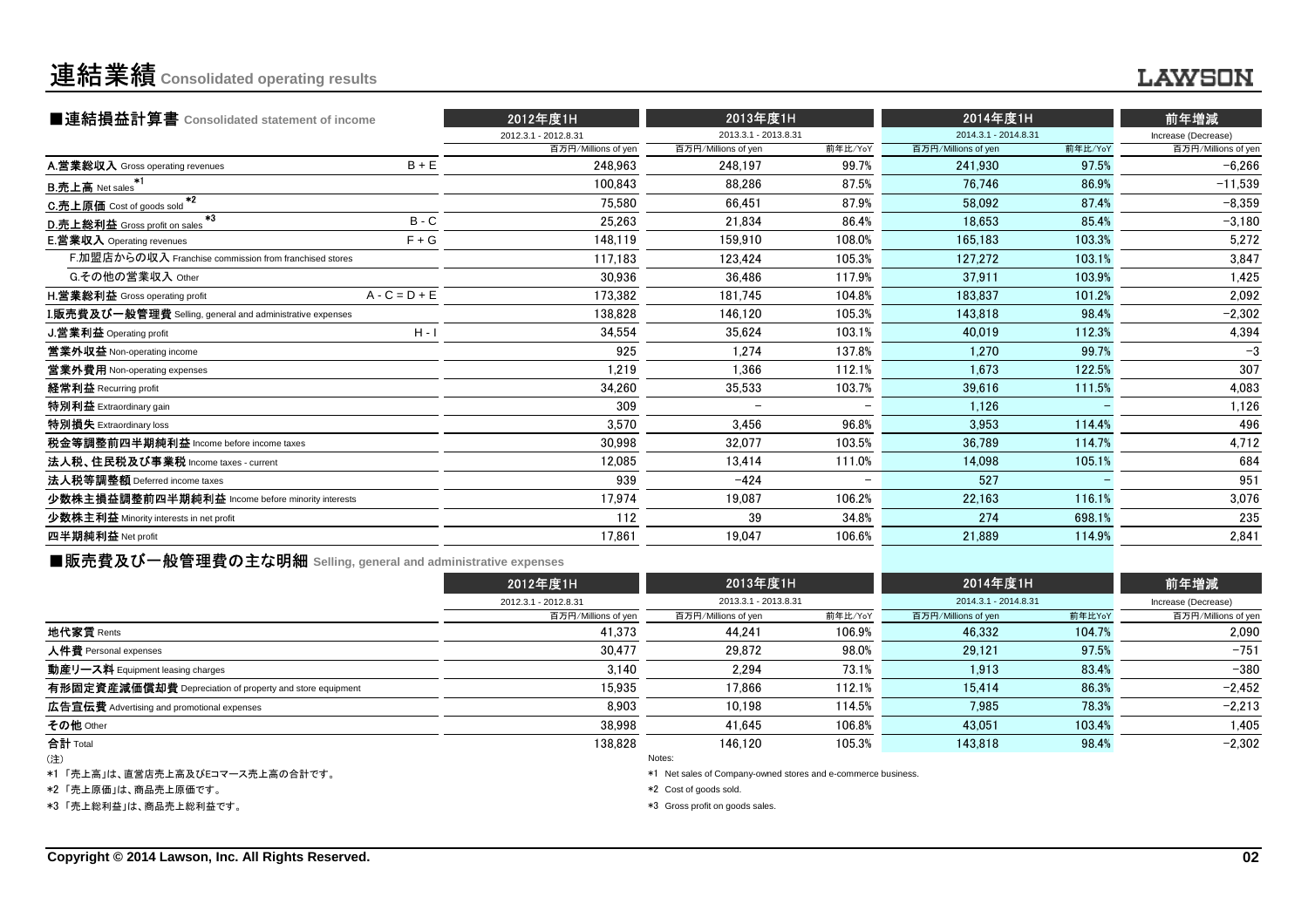| ■営業外収益·営業外費用内訳                                           | 2012年度1H             | 2013年度1H             | 2014年度1H             | 前年増減                |                                  |
|----------------------------------------------------------|----------------------|----------------------|----------------------|---------------------|----------------------------------|
| Non-operating income & Non-operating expenses            | 2012.3.1 - 2012.8.31 | 2013.3.1 - 2013.8.31 | 2014.3.1 - 2014.8.31 | Increase (Decrease) |                                  |
|                                                          | 百万円/Millions of yen  | 百万円/Millions of yen  | 百万円/Millions of yen  | 百万円/Millions of yen |                                  |
| 受取利息 Interest received                                   | 360                  | 406                  | 389                  | $-17$               |                                  |
| 違約金収入 Penalty income                                     | 31                   | 45                   | 402                  | 356                 |                                  |
| 受取補償金 Compensation income                                | 82                   | 237                  | 85                   | $-151$              |                                  |
| 持分法による投資利益 Equity in earnings of affiliates              | 157                  | 145                  | 97                   | $-47$               |                                  |
| その他 Other                                                | 293                  | 440                  | 296                  | $-143$              |                                  |
| 営業外収益計 Non-operating income                              | 925                  | 1,274                | 1,270                | $-3$                |                                  |
| 支払利息 Interest expense                                    | 602                  | 649                  | 679                  | 29                  |                                  |
| リース解約損 Loss on cancellation of store lease contract      | 236                  | 404                  | 543                  | 138                 |                                  |
| その他 Other                                                | 379                  | 311                  | 450                  | 138                 |                                  |
| 営業外費用計 Non-operating expenses                            | 1,219                | 1,366                | 1,673                | 307                 |                                  |
| ■特別利益·特別損失内訳                                             | 2012年度1H             | 2013年度1H             | 2014年度1H             | 前年増減                |                                  |
| Extraordinary gain & extraordinary loss                  | 2012.3.1 - 2012.8.31 | 2013.3.1 - 2013.8.31 | 2014.3.1 - 2014.8.31 | Increase (Decrease) |                                  |
|                                                          | 百万円/Millions of yen  | 百万円/Millions of yen  | 百万円/Millions of yen  | 百万円/Millions of yen |                                  |
| 投資有価証券売却益 Gain on sales of investment securities         | 145                  |                      | 369                  | 369                 |                                  |
| <b>持分変動利益</b> Gain on change in equity                   |                      |                      | 756                  | 756                 |                                  |
| 負ののれん発生益 Gain on negative goodwill                       | 153                  |                      |                      |                     |                                  |
| その他 Other                                                | 10                   |                      |                      |                     |                                  |
| 特別利益計 Extraordinary gain                                 | 309                  |                      | 1,126                | 1,126               |                                  |
| 固定資産除却損 Loss on retirement of noncurrent assets          | 664                  | 1,241                | 1,390                | 148                 |                                  |
| 減損損失 Loss on impairment of long-lived assets             | 2,700                | 1,815                | 2,526                | 711                 |                                  |
| その他 Other                                                | 205                  | 399                  | 36                   | $-363$              |                                  |
| 特別損失計 Extraordinary loss                                 | 3,570                | 3.456                | 3,953                | 496                 |                                  |
| ■投融資の状況                                                  | 2012年度1H             | 2013年度1H             | 2014年度1H             | 前年増減                | 2014年度計画                         |
| <b>Capital expenditure</b>                               | 2012.3.1 - 2012.8.31 | 2013.3.1 - 2013.8.31 | 2014.3.1 - 2014.8.31 | Increase (Decrease) | Forecasts / 2014.3.1 - 2015.2.28 |
|                                                          | 百万円/Millions of yen  | 百万円/Millions of yen  | 百万円/Millions of yen  | 百万円/Millions of yen | 百万円/Millions of yen              |
| 新店投資 New store investments                               | 18,694               | 16,056               | 21.310               | 5.253               | 43,500                           |
| 既存店投資 Existing store investments                         | 3,989                | 3,583                | 2,973                | $-609$              | 8,500                            |
| システム関連投資 IT-related investments                          | 2,743                | 2,475                | 2,482                | 6                   | 12,000                           |
| その他 Other                                                | 1,348                | 1,041                | 810                  | $-230$              | 1,000                            |
| 投資小計 Subtotal                                            | 26,776               | 23,156               | 27,576               | 4,420               | 65,000                           |
| 出資·融資 Investments and advances                           | 380                  | 4,685                | 7.510                | 2,825               | 46,000                           |
| リース Leases                                               | 11,232               | 12,631               | 18,225               | 5,593               | 39,000                           |
| 合計 Total                                                 | 38.389               | 40.473               | 53.312               | 12.839              | 150,000                          |
| 有形固定資産減価償却費 Depreciation of property and store equipment | 15,935               | 17.866               | 15,414               | $-2,452$            | 33,300                           |
| 無形固定資産償却費 Amortization of intangible assets              | 4,889                | 4,942                | 4,488                | $-453$              | 9,300                            |
| 減価償却費計 Total depreciation and amortization               | 20,825               | 22,809               | 19.902               | $-2,906$            | 42,600                           |
| (注)                                                      |                      | Note:                |                      |                     |                                  |

\* 2014年度のリース債務の返済による支出は10,080百万円です。

\* The amount of repayments of lease obligations (consolidated) is 10,080millions of yen in FY2014.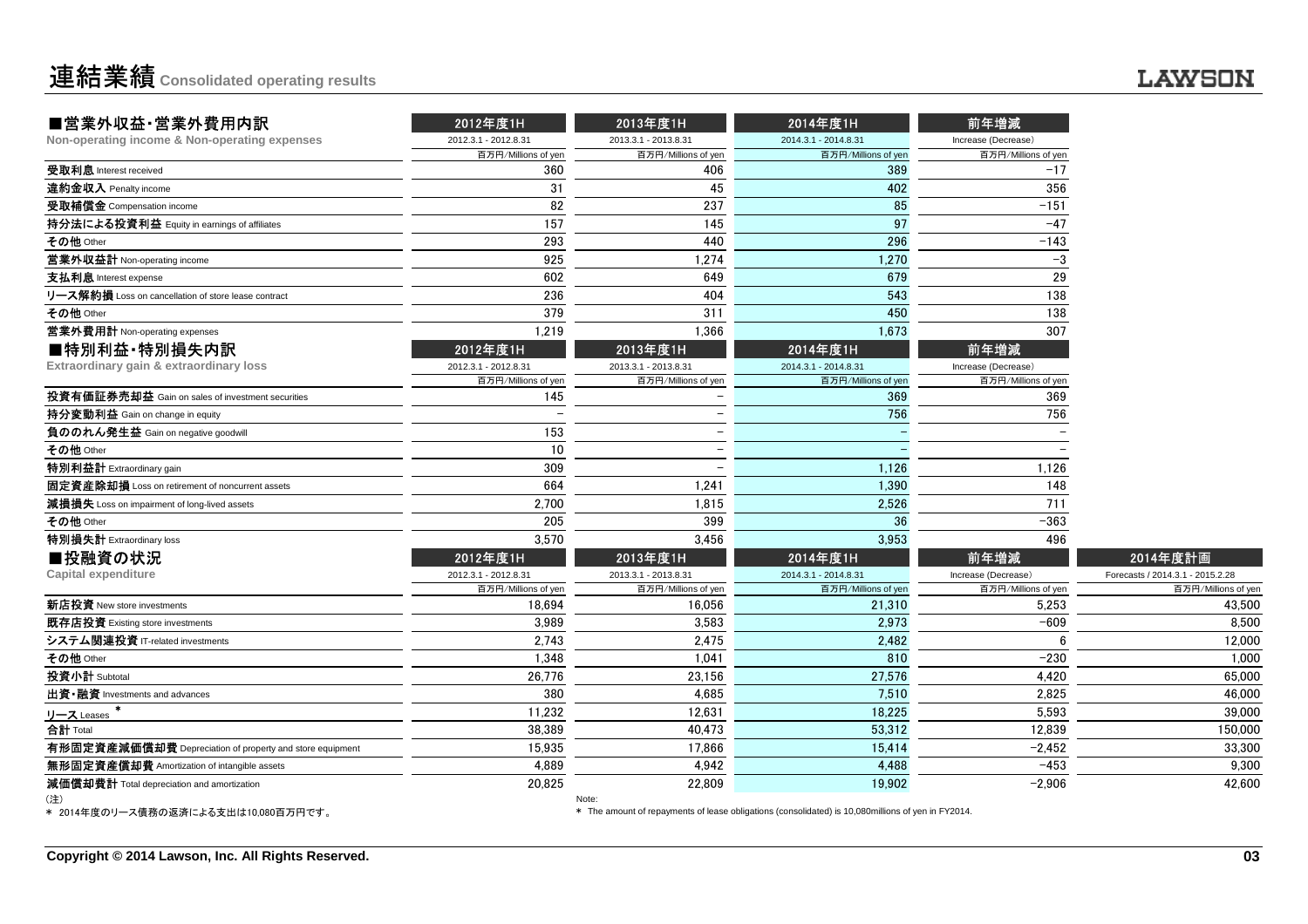## ■連結貸借対照表 **Consolidated balance sheet**

|                                                                            | 2012年度<br>(2013年2月28日現在) | 2013年度<br>(2014年2月28日現在) | 2014年度第2四半期<br>(2014年8月31日現在) | 2013年度末からの増減                       |
|----------------------------------------------------------------------------|--------------------------|--------------------------|-------------------------------|------------------------------------|
|                                                                            | FY2012 (As of 2013.2.28) | FY2013 (As of 2014.2.28) | FY2014 (As of 2014.8.31)      | Increase (Decrease) from 2014.2.28 |
| [ <b>資産の部</b> Assets]                                                      | 百万円/Millions of yen      | 百万円/Millions of yen      | 百万円/Millions of yen           | 百万円/Millions of yen                |
| 流動資産 Current assets                                                        | 180.296                  | 195,784                  | 261.090                       | 65,306                             |
| 現金及び預金 Cash and deposits                                                   | 84.770                   | 76.763                   | 124,963                       | 48.199                             |
| 加盟店貸勘定 Accounts receivable - due from franchised stores                    | 25,374                   | 32.186                   | 30.927                        | $-1.258$                           |
| 商品 Merchandise inventories                                                 | 8.963                    | 9.596                    | 11.749                        | 2,152                              |
| 前払費用 Prepaid expenses                                                      | 8,793                    | 10.716                   | 11,256                        | 539                                |
| 未収入金 Accounts receivable - other                                           | 46,008                   | 54.193                   | 65,217                        | 11,024                             |
| 繰延税金資産 Deferred tax assets                                                 | 4.656                    | 4.481                    | 4.727                         | 246                                |
| その他 Other                                                                  | 3.011                    | 10.240                   | 14.496                        | 4,256                              |
| 貸倒引当金 Allowance for doubtful accounts                                      | $-1,281$                 | $-2,393$                 | $-2,247$                      | 146                                |
| 固定資産 Non-current assets                                                    | 399.513                  | 425.208                  | 461.230                       | 36,022                             |
| 有形固定資産 Property, plant and equipment                                       | 209,138                  | 233,436                  | 251.152                       | 17,716                             |
| ・建物及び構築物 Buildings and structures                                          | 118,372                  | 128,835                  | 139,678                       | 10,843                             |
| ・車両運搬具及び工具器具備品 Vehicles, tools, furniture and fixtures                     | 14.761                   | 12,083                   | 12,704                        | 621                                |
| ・リース資産 Lease assets                                                        | 65.799                   | 80.767                   | 86.763                        | 5,996                              |
| •その他 Other                                                                 | 10.205                   | 11.751                   | 12.006                        | 255                                |
| 無形固定資産 Intangible assets                                                   | 34,089                   | 28,480                   | 36,350                        | 7,870                              |
| 投資その他の資産 Investments and other assets                                      | 156.285                  | 163,291                  | 173,727                       | 10.436                             |
| ・長期貸付金 Long-term loans receivable                                          | 34.580                   | 33.727                   | 35,905                        | 2,177                              |
| ・差入保証金 Lease deposits                                                      | 86.109                   | 86,150                   | 90.034                        | 3,884                              |
| •繰延税金資産 Deferred tax assets                                                | 16,215                   | 21.627                   | 21.545                        | $-82$                              |
| •その他 Other                                                                 | 20.596                   | 22.751                   | 27.423                        | 4.671                              |
| •貸倒引当金 Allowance for doubtful accounts                                     | $-1.217$                 | $-965$                   | $-1.181$                      | $-215$                             |
| 資産合計 Total Assets                                                          | 579,809                  | 620,992                  | 722,321                       | 101,328                            |
| 有形固定資産の減価償却累計額<br>Accumulated depreciation of property and store equipment | 207.651                  | 236,268                  | 263,451                       | 27,183                             |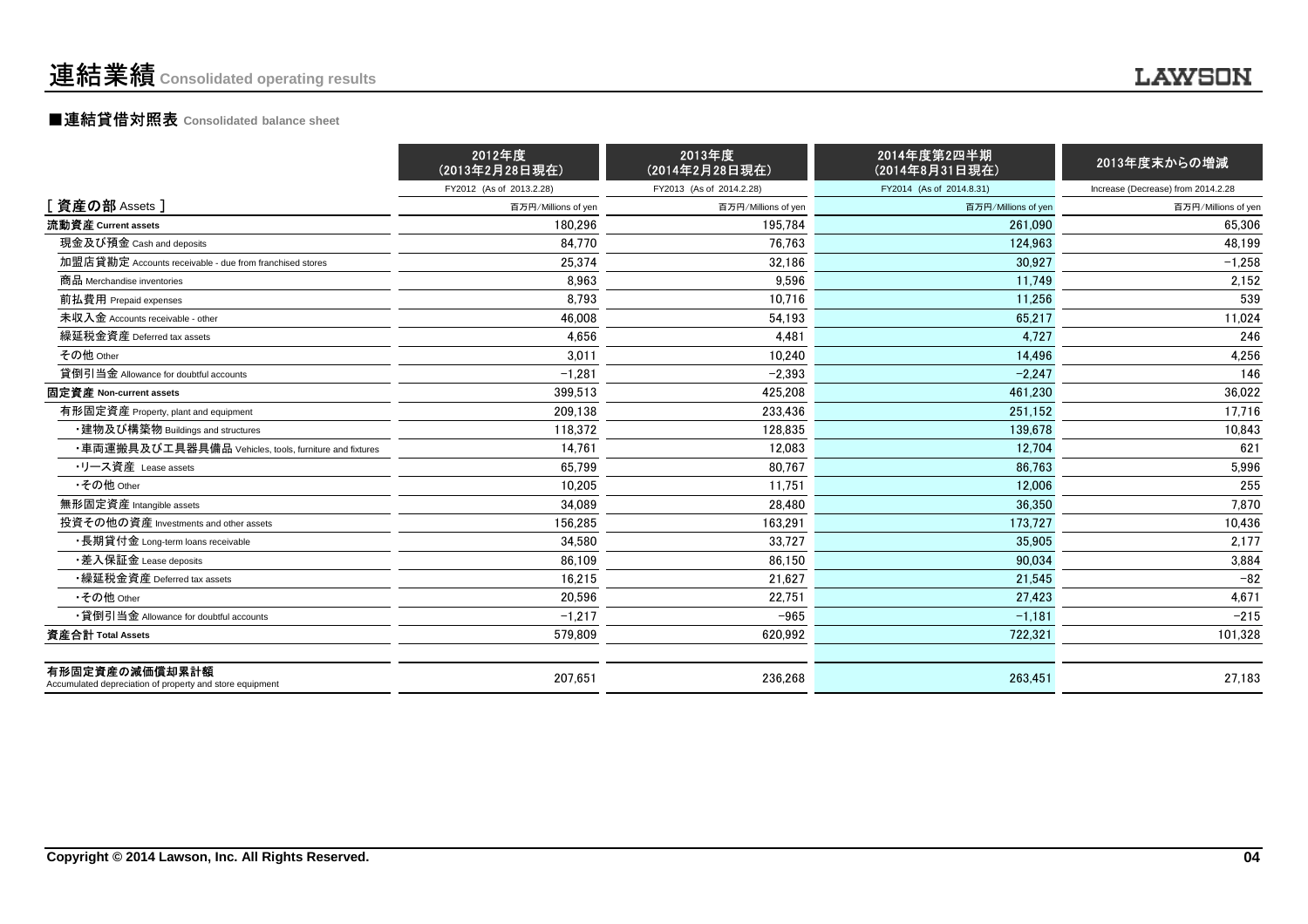## ■連結貸借対照表 **Consolidated balance sheet**

|                                                                                             | 2012年度<br>(2013年2月28日現在) | 2013年度<br>(2014年2月28日現在) | 2014年度第2四半期<br>(2014年8月31日現在) | 2013年度末からの増減                       |
|---------------------------------------------------------------------------------------------|--------------------------|--------------------------|-------------------------------|------------------------------------|
|                                                                                             | FY2012 (As of 2013.2.28) | FY2013 (As of 2014.2.28) | FY2014 (As of 2014.8.31)      | Increase (Decrease) from 2014.2.28 |
| [負債の部 Liabilities]                                                                          | 百万円/Millions of yen      | 百万円/Millions of yen      | 百万円/Millions of yen           | 百万円/Millions of yen                |
| 流動負債 Current liabilities                                                                    | 239.794                  | 246,706                  | 317.443                       | 70,736                             |
| 買掛金 Accounts payable - trade                                                                | 87,187                   | 89.171                   | 113,703                       | 24,532                             |
| 加盟店借勘定 Accounts payable - due to franchised stores                                          | 1,403                    | 1,405                    | 1.661                         | 255                                |
| リース債務 Lease obligations                                                                     | 14,489                   | 16,585                   | 17.739                        | 1,154                              |
| 未払金 Accounts payable-other                                                                  | 26,105                   | 29,344                   | 43,385                        | 14,041                             |
| 未払法人税等 Income taxes payable                                                                 | 14,474                   | 14,330                   | 14,558                        | 228                                |
| 預り金 Deposits payable                                                                        | 87,529                   | 87,585                   | 112,397                       | 24,812                             |
| 賞与引当金 Provision for bonuses                                                                 | 2,544                    | 2,372                    | 2,176                         | $-195$                             |
| その他 Other                                                                                   | 6,059                    | 5,912                    | 11,820                        | 5,907                              |
| 固定負債 Non-current liabilities                                                                | 109,833                  | 123,788                  | 142,441                       | 18,653                             |
| 長期リース債務 Long-term lease obligations                                                         | 47,207                   | 61,666                   | 70,551                        | 8,884                              |
| 退職給付引当金 Liability for employees' retirement benefits                                        | 9,898                    | 11,082                   | 11,709                        | 626                                |
| 役員退職慰労引当金<br>Allowance for retirement benefits to executive officers and corporate auditors | 332                      | 408                      | 400                           | $-8$                               |
| 長期預り保証金 Long-term guarantee deposits                                                        | 34,804                   | 32,252                   | 30,956                        | $-1,296$                           |
| 資産除去債務 Asset retirement obligations                                                         | 16,682                   | 17,874                   | 20,018                        | 2,143                              |
| 長期借入金 Long-term loans payable                                                               | 148                      |                          | 8,425                         | 8,425                              |
| その他 Other                                                                                   | 758                      | 502                      | 381                           | $-120$                             |
| 負債合計 Total liabilities                                                                      | 349,627                  | 370,494                  | 459.885                       | 89,390                             |
| [純資産の部 Net assets ]                                                                         |                          |                          |                               |                                    |
| 株主資本 Shareholders' equity                                                                   | 225,785                  | 242,832                  | 253,074                       | 10,241                             |
| 資本金 Common stock                                                                            | 58,506                   | 58,506                   | 58,506                        |                                    |
| 資本剰余金 Additional paid-in capital                                                            | 47,718                   | 47,741                   | 47,765                        | 24                                 |
| 利益剰余金 Retained earnings                                                                     | 121,154                  | 138,141                  | 148,432                       | 10,291                             |
| 自己株式 Treasury stock                                                                         | $-1,593$                 | $-1,556$                 | $-1,630$                      | $-74$                              |
| その他の包括利益累計額 Accumulated other comprehensive income                                          | 690                      | 2,456                    | 1,962                         | $-494$                             |
| その他有価証券評価差額金<br>Net unrealized gain (loss) on available-for-sale securities                 | 78                       | $-93$                    | $-89$                         | 4                                  |
| 土地再評価差額金 Revaluation reserve for land                                                       | $-567$                   | $-567$                   | $-567$                        |                                    |
| 為替換算調整勘定 Foreign currency translation adjustments                                           | 1,179                    | 3,118                    | 2,619                         | $-498$                             |
| 新株予約権 Subscription rights to shares                                                         | 427                      | 557                      | 450                           | $-106$                             |
| 少数株主持分 Minority interests                                                                   | 3,279                    | 4,650                    | 6,948                         | 2,297                              |
| 純資産合計 Net assets                                                                            | 230,181                  | 250,497                  | 262,436                       | 11,938                             |
| 負債純資産合計 Liabilities and net assets                                                          | 579.809                  | 620,992                  | 722,321                       | 101,328                            |

**Copyright © 2014 Lawson, Inc. All Rights Reserved.**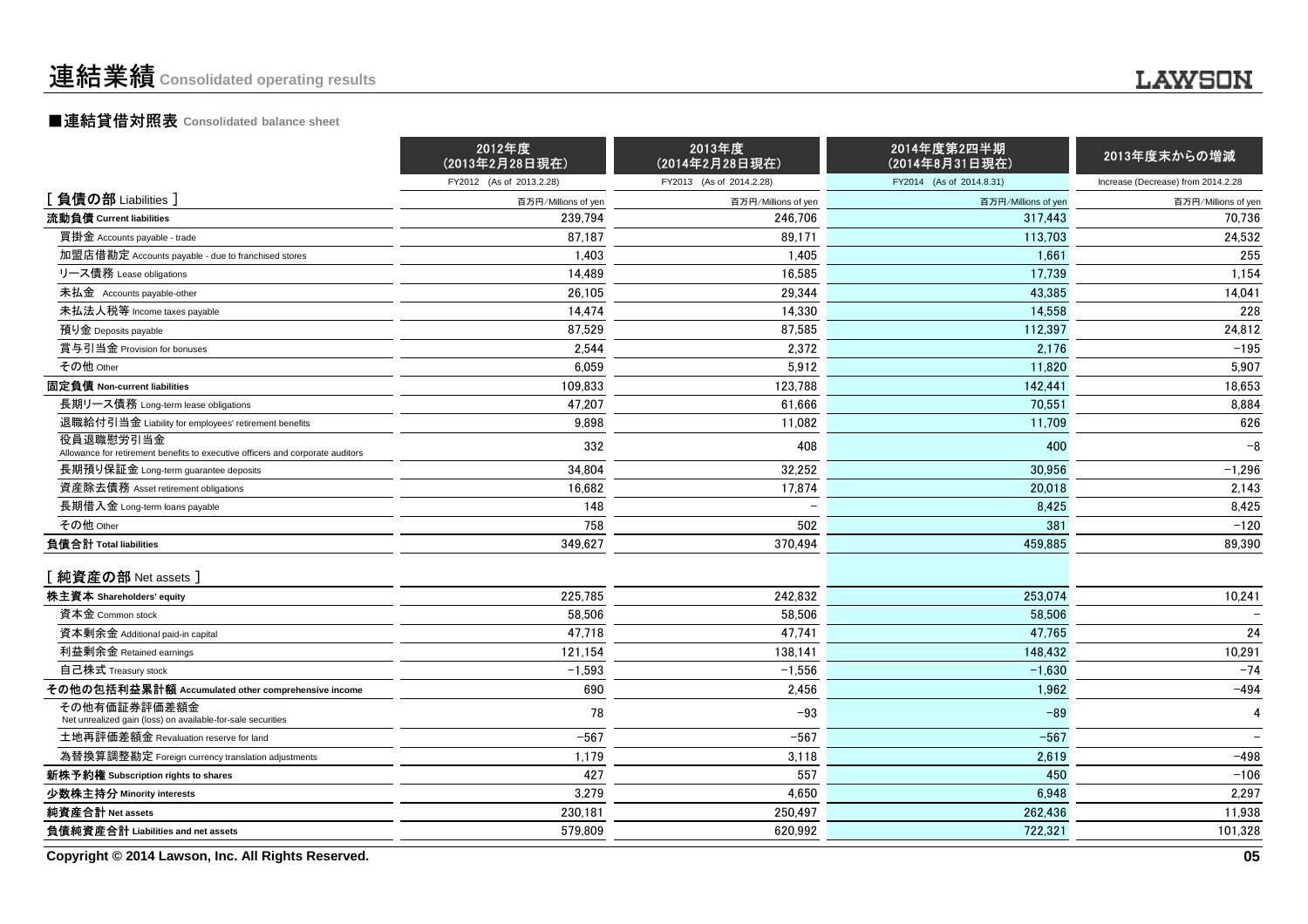## ■連結キャッシュ・フロー計算書 Consolidated statement of cash flows<br>━━

|                                                                                | 2012年度1H             | 2013年度1H             | 2014年度1H             | 前年増減                |
|--------------------------------------------------------------------------------|----------------------|----------------------|----------------------|---------------------|
| Ⅰ.営業活動によるキャッシュ・フロー                                                             | 2012.3.1 - 2012.8.31 | 2013.3.1 - 2013.8.31 | 2014.3.1 - 2014.8.31 | Increase (Decrease) |
| I. Net cash provided by (used in) operating activities                         | 百万円/Millions of yen  | 百万円/Millions of yen  | 百万円/Millions of yen  | 百万円/Millions of yen |
| 税金等調整前四半期純利益 Income before income taxes                                        | 30.998               | 32.077               | 36.789               | 4,712               |
| 減価償却費 Depreciation and amortization                                            | 20,825               | 22.809               | 19,902               | $-2,906$            |
| 減損損失 Impairment loss                                                           | 2,700                | 1,815                | 2,526                | 711                 |
| 売上債権の増減額(マイナスは増加)<br>Decrease (increase) in notes and accounts receivable      | 415                  | $-1.645$             | 1.040                | 2,685               |
| 仕入債務の増減額(マイナスは減少)<br>Increase (decrease) in notes and accounts payable         | 17.885               | 19.966               | 22,817               | 2,851               |
| 未払金の増減額(マイナスは減少) Increase (decrease) in accounts payable - other               | 1,374                | 11,343               | 13,657               | 2,313               |
| 預り金の増減額(マイナスは減少) Increase (decrease) in deposits payable                       | 1,363                | $-2.904$             | 24.421               | 27,325              |
| 法人税等の支払額 Income taxes paid                                                     | $-14.456$            | $-13.950$            | $-13.462$            | 488                 |
| その他 Other - net                                                                | $-7,785$             | $-7,766$             | $-15,565$            | $-7,799$            |
| 営業活動によるキャッシュ・フロー Net cash provided by (used in) operating activities           | 53.321               | 61.744               | 92,127               | 30.382              |
| Ⅱ.投資活動によるキャッシュ・フロー<br>II. Net cash provided by (used in) investing activities  |                      |                      |                      |                     |
| 定期預金の預入による支出 Payments into time deposits                                       | $-11.900$            | $-14,000$            | $-11,200$            | 2,800               |
| 定期預金の払戻による収入 Proceeds from withdrawal of time deposits                         | 10,100               | 12.000               | 8,000                | $-4.000$            |
| 関係会社株式の取得による支出 Increase in advances to associated company                      | $-625$               | $-3.155$             | $-634$               | 2.520               |
| 有形固定資産の取得による支出 Purchase of property, plant and equipment                       | $-20.130$            | $-16.984$            | $-18.713$            | $-1.729$            |
| 無形固定資産の取得による支出 Purchase of intangible assets                                   | $-2.589$             | $-2,240$             | $-2,378$             | $-137$              |
| 差入保証金の増減額(純額) Increase(decrease) in lease deposit - net                        | $-1,431$             | 214                  | $-1,210$             | $-1,425$            |
| その他 Other - net                                                                | $-2,380$             | $-5,676$             | $-12,149$            | $-6,473$            |
| 投資活動によるキャッシュ・フロー Net cash provided by (used in) investing activities           | $-28,957$            | $-29,841$            | $-38,287$            | $-8,445$            |
| Ⅲ.財務活動によるキャッシュ・フロー<br>III. Net cash provided by (used in) financing activities |                      |                      |                      |                     |
| 短期借入金の純増減額 Net increase (decrease) in short-term loans payable                 | 1.128                | $-1.443$             | 1,710                | 3.153               |
| リース債務の返済による支出 Repayments of lease obligations                                  | $-6.578$             | $-8.194$             | $-10.080$            | $-1,885$            |
| 配当金の支払額 Cash dividends paid                                                    | $-9,289$             | $-9,989$             | $-10,989$            | $-1,000$            |
| その他 Other - net                                                                |                      | 160                  | 10,753               | 10,593              |
| 財務活動によるキャッシュ・フロー Net cash provided by (used in) financing activities           | $-14,736$            | $-19,467$            | $-8.606$             | 10.860              |
| IV.現金及び現金同等物の期末残高<br>IV.Cash and cash equivalents at end of period             | 83,309               | 86,281               | 113,759              | 27,477              |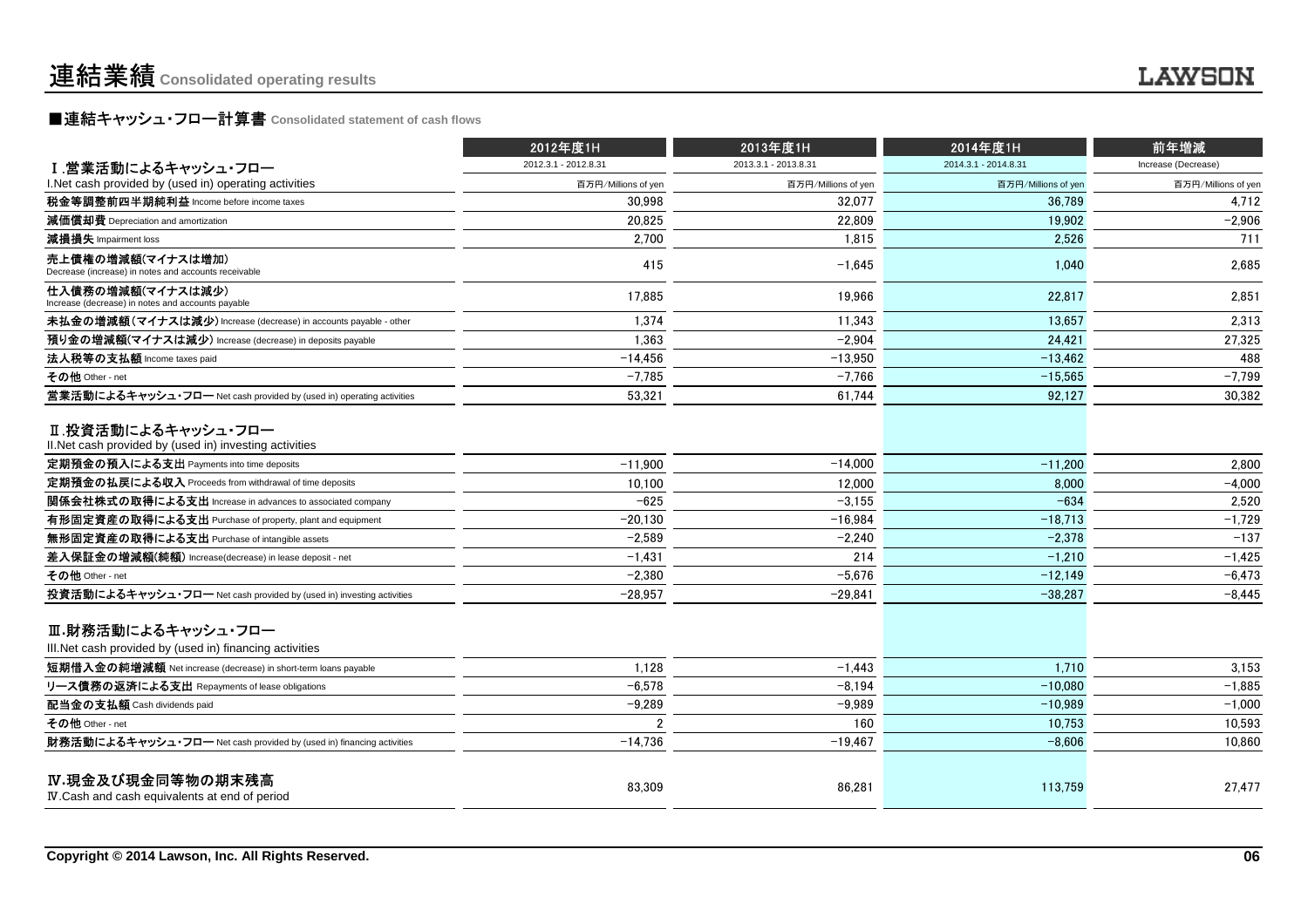### **■関係会社の状況 Subsidiaries and equity method affiliates**

| 1.連結子会社                        |                          | (株)ローソンマート*                                                                                                                         |                                              |                                                                                            | 上海華聯羅森有限公司                    |                        | 重慶羅森便利店有限公司     |                                                                                             |                     |
|--------------------------------|--------------------------|-------------------------------------------------------------------------------------------------------------------------------------|----------------------------------------------|--------------------------------------------------------------------------------------------|-------------------------------|------------------------|-----------------|---------------------------------------------------------------------------------------------|---------------------|
| 1. Consolidated subsidiaries   |                          | Lawson Mart, Inc.                                                                                                                   |                                              |                                                                                            | Shanghai Hualian Lawson, Inc. | Chongqing Lawson, Inc. |                 |                                                                                             |                     |
| 設立日 Date of establishment      |                          | 2013年11月 2013.11                                                                                                                    |                                              |                                                                                            | 1996年2月 1996.2                |                        | 2010年4月 2010.4  |                                                                                             |                     |
| 決算月 Fiscal year end            |                          | 2月 February                                                                                                                         |                                              |                                                                                            | $12月$ December                |                        | $12$ 月 December |                                                                                             |                     |
| 出資比率 Share                     |                          | 100.0%                                                                                                                              |                                              |                                                                                            | 94.0%                         |                        |                 | 100.0%                                                                                      |                     |
| 事業内容 Business activities       |                          | 「ローソンマート」「ローソンストア100」の店舗運営<br>及び指導並びに商品関連事業<br>Store operation and merchandising function of<br>"LAWSON MART" and "LAWSON STORE100" |                                              | 中国上海市におけるコンビニエンスストア事業<br>Lawson's chain-store development and operation in Shanghai, China |                               |                        |                 | 中国重慶市におけるコンビニエンスストア事業<br>Lawson's chain-store development and operation in Chongqing, China |                     |
| 他出資者 Other shareholders        |                          |                                                                                                                                     | - 百聯集団有限公司 BAILIAN (GROUP) CO., LTD.<br>6.0% |                                                                                            |                               |                        |                 |                                                                                             |                     |
|                                | 2013.8                   | 2014.2                                                                                                                              | 2014.8                                       | 2013.6                                                                                     | 2013.12                       | 2014.6                 | 2013.6          | 2013.12                                                                                     | 2014.6              |
|                                |                          |                                                                                                                                     | 百万円/Millions of yen                          |                                                                                            |                               | 百万円/Millions of yen    |                 |                                                                                             | 百万円/Millions of yen |
| チェーン全店売上高 Total net sales      | $\qquad \qquad -$        | 6,024                                                                                                                               | 39,022                                       | 557                                                                                        | 1.169                         | 458                    | 671             | 1.770                                                                                       | 1,189               |
| 営業総収入 Total operating revenues | $\overline{\phantom{a}}$ | 6,667                                                                                                                               | 41.249                                       | 405                                                                                        | 1.289                         | 297                    | 692             | 1.843                                                                                       | 1,274               |
| 営業利益 Operating profit          | $\overline{\phantom{a}}$ | 99                                                                                                                                  | $-981$                                       | $-351$                                                                                     | -404                          | $-452$                 | $-381$          | $-840$                                                                                      | $-383$              |
| 経常利益 Recurring profit          | $\overline{\phantom{a}}$ | 98                                                                                                                                  | $-975$                                       | $-388$                                                                                     | $-476$                        | $-457$                 | $-377$          | $-823$                                                                                      | $-372$              |
| 当期純利益 Net profit               | $\overline{\phantom{0}}$ | 51                                                                                                                                  | $-622$                                       | $-857$                                                                                     | $-1,568$                      | $-611$                 | $-380$          | $-832$                                                                                      | $-459$              |
|                                |                          | 大連羅森便利店有限公司                                                                                                                         |                                              |                                                                                            | Saha Lawson, Co., Ltd.        |                        |                 |                                                                                             |                     |
|                                |                          | Dalian Lawson, Inc.                                                                                                                 |                                              |                                                                                            |                               |                        |                 |                                                                                             |                     |

|                            | 大連羅森便利店有限公司         | Saha Lawson, Co., Ltd. |
|----------------------------|---------------------|------------------------|
|                            | Dalian Lawson, Inc. |                        |
| 設立日 Date of establishment  | 2011年9月 2011.9      | 2012年11月 2012.11       |
| <b>決算月</b> Fiscal year end | $12$ 月 December     | $12$ 月 December        |
| 出資比率 Share                 | 98.3%               | 49.0%                  |

| 事業内容 Business activities              |                         | 中国大連市におけるコンビニエンスストア事業<br>Lawson's chain-store development and operation in Dailian, China |                     | タイにおけるコンビニエンスストア事業<br>Operating stores "LAWSON 108" and "108 SHOP" in Thailand |              |                     |
|---------------------------------------|-------------------------|-------------------------------------------------------------------------------------------|---------------------|--------------------------------------------------------------------------------|--------------|---------------------|
| 他出資者 Other shareholders               | 大連亜恵快餐有限公司 ACASYA. INC. |                                                                                           |                     | 1.7% Saha Pathanapibul Plc. Co., Ltd.                                          | 20.0%        |                     |
|                                       |                         |                                                                                           |                     | - Sahapattana Inter Holding Plc. Co., Ltd.                                     |              | 9.0%                |
|                                       |                         |                                                                                           |                     | - I.C.C. International Plc. Co., Ltd.                                          |              | 9.0%                |
|                                       |                         |                                                                                           |                     | - Thai Presidence Food Plc. Co., Ltd.                                          | 9.0%<br>4.0% |                     |
|                                       |                         |                                                                                           |                     | - Others                                                                       |              |                     |
|                                       | 2013.6                  | 2013.12                                                                                   | 2014.6              | 2013.6                                                                         | 2013.12      | 2014.6              |
|                                       |                         |                                                                                           | 百万円/Millions of yen |                                                                                |              | 百万円/Millions of yer |
| チェーン全店売上高 Total net sales             | 180                     | 514                                                                                       | 330                 | 2.610                                                                          | 5.820        | 3.176               |
| <b>営業総収入</b> Total operating revenues | 181                     | 515                                                                                       | 335                 | 2.642                                                                          | 5.959        | 3.305               |
| 営業利益 Operating profit                 | $-83$                   | $-226$                                                                                    | $-115$              | $-74$                                                                          | $-338$       | $-263$              |
| 経常利益 Recurring profit                 | $-63$                   | $-204$                                                                                    | $-114$              | $-64$                                                                          | $-308$       | $-251$              |
| 当期純利益 Net profit                      | $-67$                   | $-210$                                                                                    | $-114$              | $-65$                                                                          | $-524$       | $-265$              |
| (注)                                   |                         |                                                                                           |                     | Note:                                                                          |              |                     |

(注)

 \* ローソンマート/ローソンストア100事業全体の営業利益(社内管理ベース)は、2014年度第2四半期累計で28百万円となっております。これは、㈱ローソンマートの営業利益に、㈱ローソンLM/LS100事業本部の社内管理上の営業利益を合算して算出したものです。

Note:

 \* According to our internal calculation, the combined operating profit of Lawson Mart and Lawson store100 business has become 28 million yen in the first half of fiscal year 2014. This total was calculated by adding the operating profit figure of Lawson Mart, Inc.together with the operating profit for Lawson Inc.'s Lawson Mart and Lawson Store100 business division.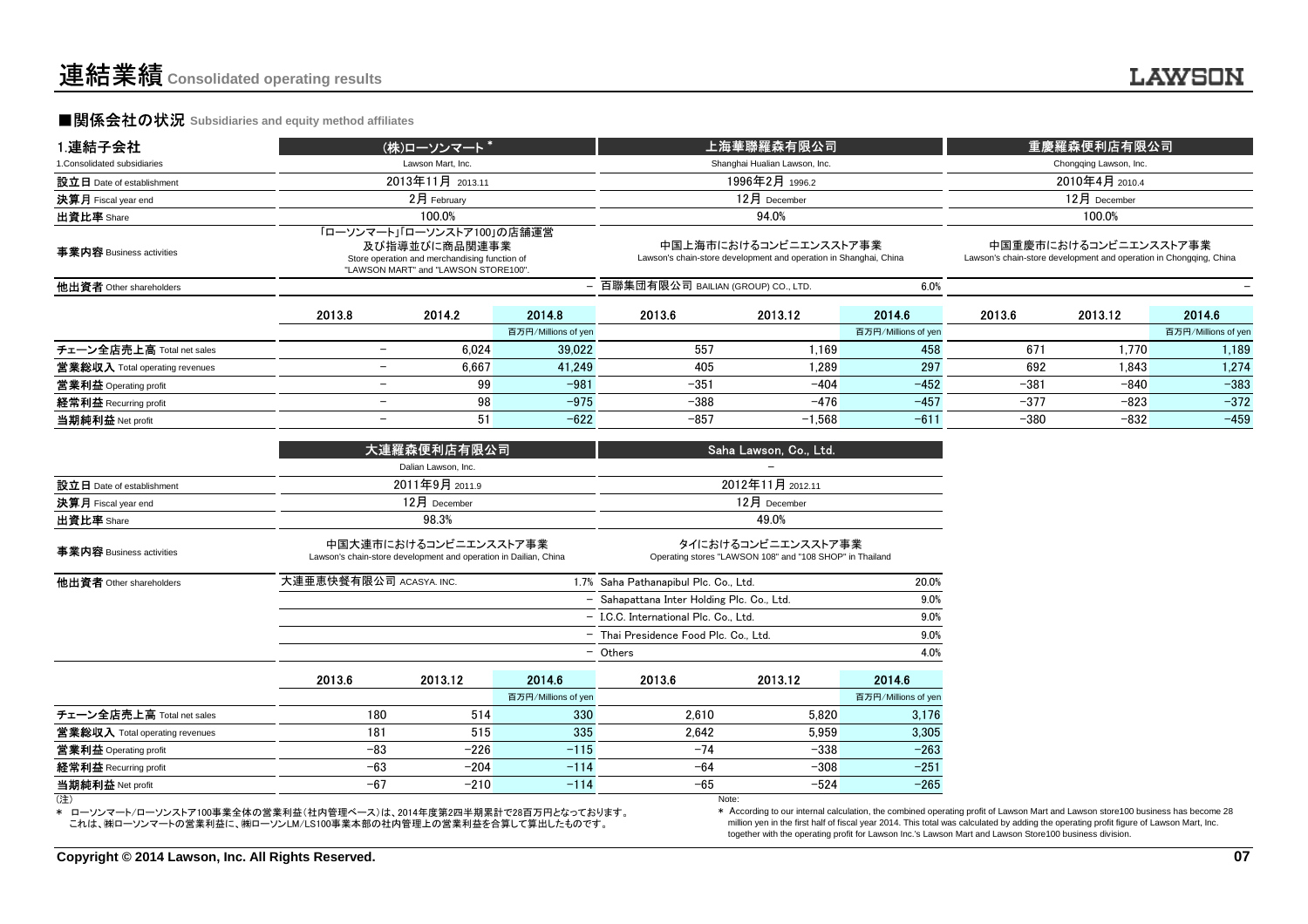### **■関係会社の状況 Subsidiaries and equity method affiliates**

|                                                                                                                                                 |                |                     |                                                      |                                         | (株)スマートキッチン <sup>*</sup>                                                                                                                                                                        |                                 |          |                     |
|-------------------------------------------------------------------------------------------------------------------------------------------------|----------------|---------------------|------------------------------------------------------|-----------------------------------------|-------------------------------------------------------------------------------------------------------------------------------------------------------------------------------------------------|---------------------------------|----------|---------------------|
|                                                                                                                                                 |                |                     |                                                      |                                         |                                                                                                                                                                                                 | Smart Kitchen, Inc.             |          |                     |
|                                                                                                                                                 | 1992年7月 1992.7 |                     |                                                      |                                         |                                                                                                                                                                                                 | 2012年6月 2012.6                  |          |                     |
|                                                                                                                                                 | 2月 February    |                     |                                                      | $2$ 月 February                          |                                                                                                                                                                                                 | $2月$ February                   |          |                     |
|                                                                                                                                                 | 100.0%         |                     |                                                      | 76.5%                                   |                                                                                                                                                                                                 |                                 | 100.0%   |                     |
| チケット販売・情報提供サービス業、音楽・映像ソフトの販売<br>現金自動預入払出機の運営<br>Ticket sales, e-commerce, advertising sales and other marketing activities<br>Operation of ATMs |                |                     |                                                      |                                         |                                                                                                                                                                                                 | 食品·食材のEC事業<br>Foods EC business |          |                     |
|                                                                                                                                                 |                |                     |                                                      |                                         | 23.2%                                                                                                                                                                                           |                                 |          |                     |
|                                                                                                                                                 |                |                     |                                                      |                                         |                                                                                                                                                                                                 |                                 |          |                     |
|                                                                                                                                                 |                |                     |                                                      |                                         | 0.1%                                                                                                                                                                                            |                                 |          |                     |
|                                                                                                                                                 |                |                     |                                                      |                                         | 0.1%                                                                                                                                                                                            |                                 |          |                     |
| 2013.8                                                                                                                                          | 2014.2         | 2014.8              | 2013.8                                               | 2014.2                                  | 2014.8                                                                                                                                                                                          | 2013.8                          | 2014.2   | 2014.8              |
|                                                                                                                                                 |                | 百万円/Millions of yen |                                                      |                                         | 百万円/Millions of yen                                                                                                                                                                             |                                 |          | 百万円/Millions of yen |
| 23.721                                                                                                                                          | 45.313         | 22.906              | 12.399                                               | 24.188                                  | 11.916                                                                                                                                                                                          | 297                             | 726      | 309                 |
| 1.384                                                                                                                                           | 2.818          | 1.532               | 3.180                                                | 6.089                                   | 3.181                                                                                                                                                                                           | -829                            | $-1.489$ | $-319$              |
| 1.375                                                                                                                                           | 2,805          | 1,329               | 3.112                                                | 5,954                                   | 3,124                                                                                                                                                                                           | $-830$                          | $-1,499$ | $-319$              |
| 1.203                                                                                                                                           | 2.450          | 1,522               | 1.928                                                | 3.689                                   | 1.935                                                                                                                                                                                           | $-830$                          | $-1,519$ | 1,061               |
|                                                                                                                                                 |                |                     |                                                      |                                         | 台数/Unit                                                                                                                                                                                         |                                 |          |                     |
|                                                                                                                                                 |                |                     | 9,935                                                | 10.118                                  | 10,465                                                                                                                                                                                          |                                 |          |                     |
|                                                                                                                                                 |                |                     | (株)ローソンHMVエンタテイメント<br>Lawson HMV Entertainment. Inc. | <b>ATM設置台数 Number of ATMs installed</b> | Lawson ATM Networks, Inc.<br>2001年5月 2001.5<br>- 銀行(40行) Bank (40 companies)<br>- セコム株式会社 SECOM Co., ltd.<br>- 沖電気工業株式会社 Oki Electric Industry Co., ltd.<br>- 日本通運株式会社 NIPPON EXPRESS Co., ltd. | (株)ローソン・エイティエム・ネットワークス<br>0.1%  |          |                     |

| (株)ベストプラクティス                   |                                                                         |        |                     |  |  |  |  |
|--------------------------------|-------------------------------------------------------------------------|--------|---------------------|--|--|--|--|
|                                | BestPractice, Inc.                                                      |        |                     |  |  |  |  |
| 設立日 Date of establishment      | 2004年3月 2004.3                                                          |        |                     |  |  |  |  |
| 決算月 Fiscal year end            | 2月 February                                                             |        |                     |  |  |  |  |
| 出資比率 Share                     | 100.0%                                                                  |        |                     |  |  |  |  |
| 事業内容 Business activities       | 店舗の経営の実熊調査・分析業務<br>On-site inspections and analysis of store management |        |                     |  |  |  |  |
| 他出資者 Other shareholders        |                                                                         |        |                     |  |  |  |  |
|                                | 2013.8                                                                  | 2014.2 | 2014.8              |  |  |  |  |
|                                |                                                                         |        | 百万円/Millions of yen |  |  |  |  |
| 営業総収入 Total operating revenues | 549                                                                     | 1.079  | 565                 |  |  |  |  |
| 営業利益 Operating profit          | 67                                                                      | 180    | 90                  |  |  |  |  |
| 経常利益 Recurring profit          | 67                                                                      | 180    | 90                  |  |  |  |  |
| 当期純利益 Net profit               | 27                                                                      | 98     | 66                  |  |  |  |  |

Note:

(注)

\* (株)スマートキッチンは2014年7月1日に吸収分割を行い、当社が当該事業を承継いたしました。

\* Smart Kitchen, Inc. has conducted an absorbtion-type company split and Lawson, Inc. has succeeded its business on July 1, 2014.

**Copyright © 2014 Lawson, Inc. All Rights Reserved.**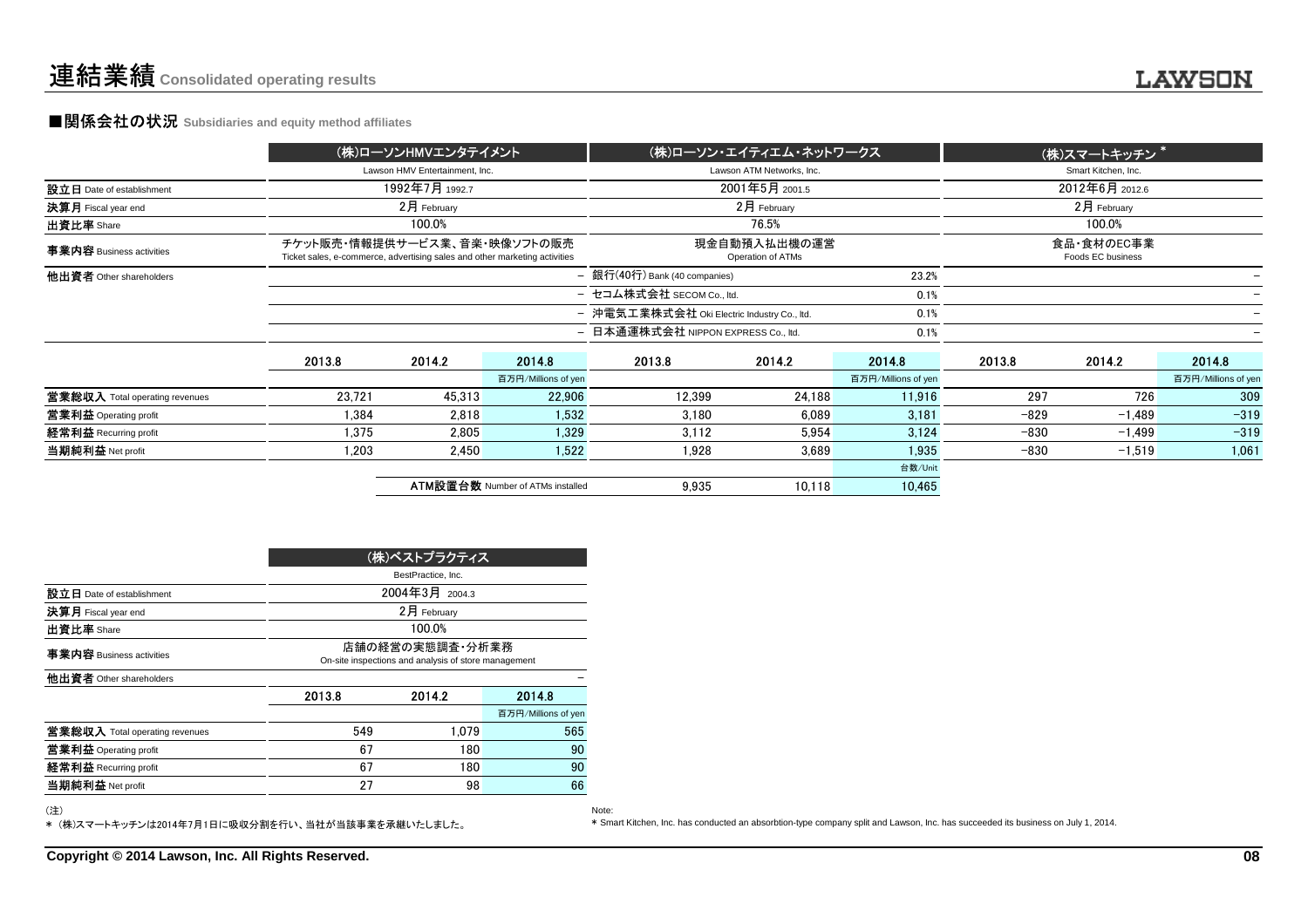### **■関係会社の状況** Subsidiaries and equity method affiliates

|                           |                                                                             | (株)SCI      |                     |  |  |  |  |  |
|---------------------------|-----------------------------------------------------------------------------|-------------|---------------------|--|--|--|--|--|
|                           |                                                                             | SCI, Inc.   |                     |  |  |  |  |  |
| 設立日 Date of establishment | 2012年7月 2012.7                                                              |             |                     |  |  |  |  |  |
| 決算月 Fiscal year end       |                                                                             | 2月 February |                     |  |  |  |  |  |
| 出資比率 Share                |                                                                             | 100.0%      |                     |  |  |  |  |  |
| 事業内容 Business activities  | SCM機能子会社<br>Serving supply chain management of convenience store businesses |             |                     |  |  |  |  |  |
| 他出資者 Other shareholders   |                                                                             |             |                     |  |  |  |  |  |
|                           | 2013.8                                                                      | 2014.2      | 2014.8              |  |  |  |  |  |
|                           |                                                                             |             | 百万円/Millions of yen |  |  |  |  |  |
| 取扱高 Gross sales           | 39.179                                                                      | 74.460      | 41.218              |  |  |  |  |  |
| 営業利益 Operating profit     | 285                                                                         | 509         | 52                  |  |  |  |  |  |
| 経常利益 Recurring profit     | 285                                                                         | 509         | 52                  |  |  |  |  |  |
| 当期純利益 Net profit          | 168                                                                         | 300         | 38                  |  |  |  |  |  |

| 2.持分法適用関連会社                                                                                         |        | (株)ローソン沖縄                                                                        |                     | (株)ローソン南九州                                                                          |                           |                     | PT MIDI UTAMA INDONESIA Tbk |                                                                                           |                     |  |
|-----------------------------------------------------------------------------------------------------|--------|----------------------------------------------------------------------------------|---------------------|-------------------------------------------------------------------------------------|---------------------------|---------------------|-----------------------------|-------------------------------------------------------------------------------------------|---------------------|--|
| 2. Equity method affiliates                                                                         |        | Lawson Okinawa, Inc.                                                             |                     |                                                                                     | Lawson Minamikyushu, Inc. |                     |                             |                                                                                           |                     |  |
| 設立日 Date of establishment                                                                           |        | 2009年10月 2009.10                                                                 |                     |                                                                                     | 2013年5月 2013.5            |                     |                             | 2007年6月 2007.6                                                                            |                     |  |
| 決算月 Fiscal year end                                                                                 |        | $2月$ February                                                                    |                     |                                                                                     | $2月$ February             |                     | 12月 December                |                                                                                           |                     |  |
| 出資比率 Share                                                                                          |        | 49.0%                                                                            |                     |                                                                                     | 49.0%                     |                     |                             | 30.0%                                                                                     |                     |  |
| 事業内容 Business activities                                                                            |        | 沖縄県におけるコンビニエンスストア事業<br>Lawson's chain-store development and operation in Okinawa |                     | 鹿児島県におけるコンビニエンスストア事業<br>Lawson's chain-store development and operation in Kagoshima |                           |                     |                             | インドネシアにおける小型スーパーマーケット事業<br>Business activities general trading in minimarket in Indonesia |                     |  |
| 株式会社サンエー SAN-A CO., LTD.<br>他出資者 Other shareholders<br>51.0% 南国殖産株式会社 Nangoku Corporation Co., Ltd. |        |                                                                                  |                     | 51.0% PT Sumber Alfaria Trijaya Tbk                                                 |                           | 56.7%               |                             |                                                                                           |                     |  |
|                                                                                                     |        |                                                                                  |                     |                                                                                     |                           |                     | $-$ Rullyanto               |                                                                                           | 0.4%                |  |
|                                                                                                     |        |                                                                                  |                     |                                                                                     |                           |                     | - Others                    |                                                                                           | 12.9%               |  |
|                                                                                                     | 2013.8 | 2014.2                                                                           | 2014.8              | 2013.8                                                                              | 2014.2                    | 2014.8              | 2013.6                      | 2013.12                                                                                   | 2014.6              |  |
|                                                                                                     |        |                                                                                  | 百万円/Millions of yen |                                                                                     |                           | 百万円/Millions of yen |                             |                                                                                           | 百万円/Millions of yen |  |
| 営業総収入 Total operating revenues                                                                      | 2,091  | 4.199                                                                            | 2,319               |                                                                                     |                           | 1.858               | 22,918                      | 42.886                                                                                    | 23.252              |  |
| 営業利益 Operating profit                                                                               | 559    | 1.051                                                                            | 626                 |                                                                                     |                           | $-79$               | 398                         | 1.265                                                                                     | 478                 |  |
| 経常利益 Recurring profit                                                                               | 562    | 1.058                                                                            | 635                 | -                                                                                   |                           | $-98$               | 73                          | 656                                                                                       | 133                 |  |
| 当期純利益 Net profit                                                                                    | 458    | 792                                                                              | 386                 | -                                                                                   |                           | $-117$<br>-         | 91                          | 566                                                                                       | 126                 |  |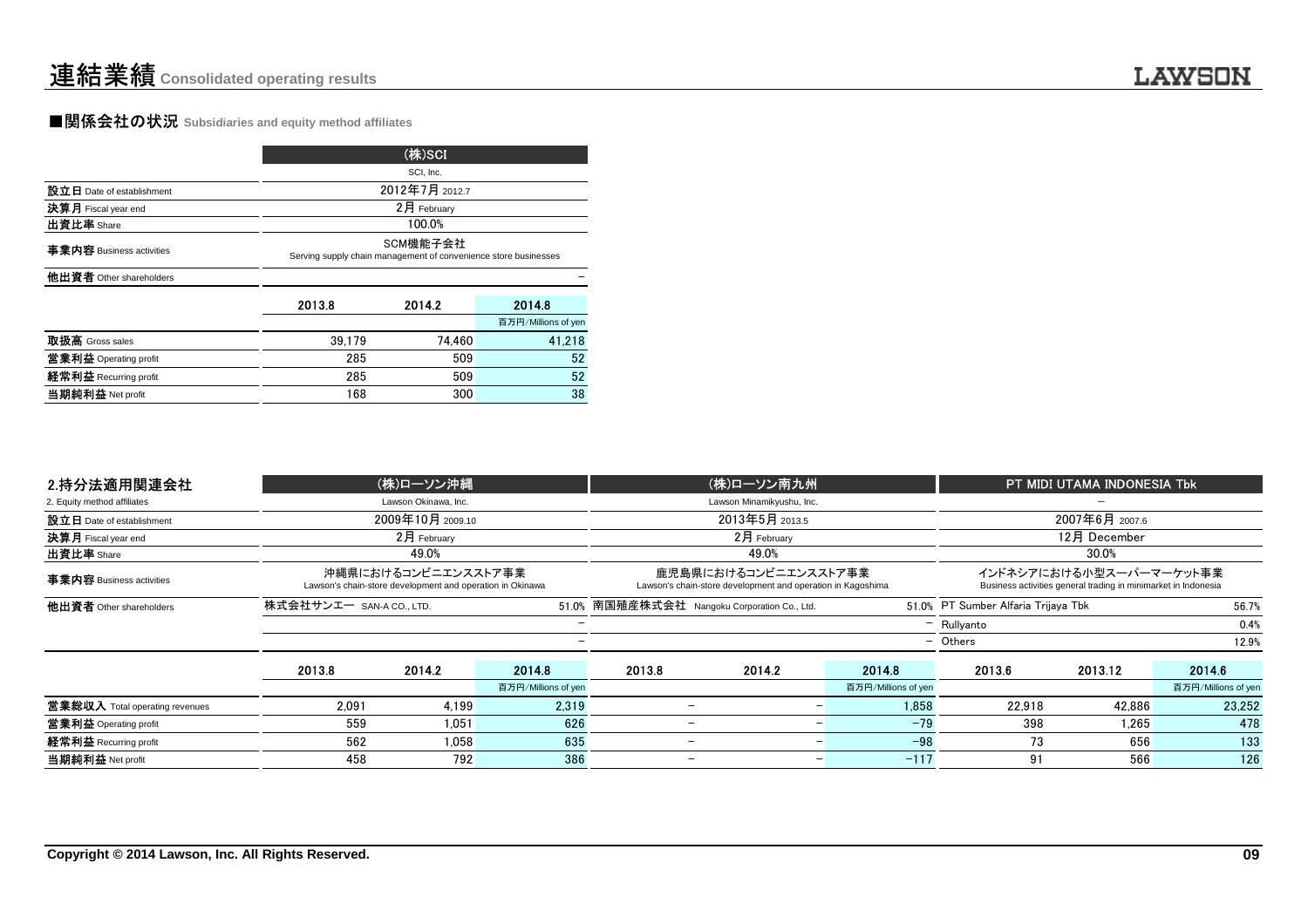# **■主な業績と予想** Results and forecasts for major financial indicators<br>
————————————————————

|                                                                                                        | 2012年度/FY2012                     |          |                                   |          | 2013年度/FY2013                     | $*3$     |                                   | 2014年度/FY2014 <sup>*4</sup> |                                   |         |                                   |         |
|--------------------------------------------------------------------------------------------------------|-----------------------------------|----------|-----------------------------------|----------|-----------------------------------|----------|-----------------------------------|-----------------------------|-----------------------------------|---------|-----------------------------------|---------|
|                                                                                                        | 第2四半期/1H                          |          | 通期/Full year                      |          | 第2四半期/1H                          |          | 通期/Full year                      |                             | 第2四半期/1H                          |         | 通期計画/Full year (Forecast)         |         |
|                                                                                                        | 2012.3.1 - 2012.8.31<br>金額/Amount | 前年比/YoY  | 2012.3.1 - 2013.2.28<br>金額/Amount | 前年比/YoY  | 2013.3.1 - 2013.8.31<br>金額/Amount | 前年比/YoY  | 2013.3.1 - 2014.2.28<br>金額/Amount | 前年比/YoY                     | 2014.3.1 - 2014.8.31<br>金額/Amount | 前年比/YoY | 2014.3.1 - 2015.2.28<br>金額/Amount | 前年比/YoY |
| チェーン全店売上高(百万円)<br>Net sales of all convenience stores (millions of yen)                                | 859.883                           |          | 105.4% 1.693.435                  | 104.4%   | 889.619                           |          | 103.5% 1.758.656                  | 103.9%                      | 989.449                           | 111.2%  | 1.970.000                         | 112.0%  |
| 加盟店売上高(百万円)<br>Net sales of franchised stores (millions of yen)                                        | 841.712                           |          | 105.7% 1.659.592                  | 104.9%   | 872.896                           |          | 103.7% 1.726.392                  | 104.0%                      | 973.649                           | 111.5%  |                                   |         |
| 直営店売上高(百万円)<br>Net sales of Company-operated stores (millions of yen)                                  | 18.171                            | 92.1%    | 33,842                            | 87.3%    | 16,723                            | 92.0%    | 32,264                            | 95.3%                       | 15,800                            | 94.5%   |                                   |         |
| $*1$<br><b>営業総収入</b> (百万円) Gross operating revenue (millions of yen)                                   | 145.342                           | 106.2%   | 282.752                           | 103.8%   | 150.148                           | 103.3%   | 298.778                           | 105.7%                      | 163.359                           | 108.8%  | 324.000                           | 108.4%  |
| <b>営業総利益</b> (百万円) Gross operating profit (millions of yen)                                            | 132,051                           | 107.6%   | 258.061                           | 105.6%   | 138.120                           | 104.6%   | 275.441                           | 106.7%                      | 151.903                           | 110.0%  | $\overline{\phantom{a}}$          |         |
| (対チェーン全店売上高比)<br>(Gross operating profit on Net sales of all convenience stores)                       | 15.4%                             |          | 15.2%                             |          | 15.5%                             |          | 15.7%                             |                             | 15.4%                             |         |                                   |         |
| 販売費及び一般管理費(百万円)<br>Selling, general and administrative expenses (millions of yen)                      | 100,818                           | 108.3%   | 198,730                           | 105.6%   | 105,805                           | 104.9%   | 213,998                           | 107.7%                      | 113,749                           | 107.5%  |                                   |         |
| (対チェーン全店売上高比)<br>(Selling, general and administrative expenses on Net sales of all convenience stores) | 11.7%                             |          | 11.7%                             |          | 11.9%                             |          | 12.2%                             |                             | 11.5%                             |         | $\overline{\phantom{0}}$          |         |
| <b>営業利益</b> (百万円) Operating profit (millions of yen)                                                   | 31.232                            | 105.5%   | 59,331                            | 105.5%   | 32,314                            | 103.5%   | 61.443                            | 103.6%                      | 38,154                            | 118.1%  | 69,600                            | 113.3%  |
| (対チェーン全店売上高比)<br>(Operating profit on Net sales of all convenience stores)                             | 3.6%                              |          | 3.5%                              |          | 3.6%                              |          | 3.5%                              |                             | 3.9%                              |         |                                   |         |
| 経常利益 (百万円) Recurring profit (millions of yen)                                                          | 31.255                            | 105.4%   | 59.459                            | 106.0%   | 32.445                            | 103.8%   | 62.171                            | 104.6%                      | 38.241                            | 117.9%  | 68.500                            | 110.2%  |
| 四半期(当期)純利益 (百万円) Net profit (millions of yen)                                                          | 16.650                            | 181.5%   | 30.314                            | 135.0%   | 19.120                            | 114.8%   | 33.625                            | 110.9%                      | 20.632                            | 107.9%  | 36.900                            | 109.7%  |
| $*2$<br>1株当たり四半期(当期)純利益 (円) Net profit per share (yen)                                                 |                                   | 166.69   |                                   | 303.49   |                                   | 191.40   |                                   | 336.59                      |                                   | 206.57  | 369.31                            |         |
| 純資産 (百万円) Net assets (millions of yen)                                                                 |                                   | 224,250  |                                   | 227.974  |                                   | 237.044  |                                   | 240.648                     | 250,138                           |         | $\overline{\phantom{m}}$          |         |
| 総資産 (百万円) Total assets (millions of yen)                                                               |                                   | 529.521  |                                   | 532.619  |                                   | 577.770  |                                   | 589.793                     | 666.912                           |         | $\overline{\phantom{0}}$          |         |
| 1株当たり純資産 (円) Net assets per share (yen)                                                                |                                   | 2,240.69 |                                   | 2,277.90 |                                   | 2,367.11 |                                   | 2,403.21                    | 2,499.03                          |         | -                                 |         |
| 総資産四半期(当期)純利益率 ROA                                                                                     |                                   | 3.2%     |                                   | 5.9%     |                                   | 3.4%     |                                   | 6.0%                        |                                   | 3.3%    | -                                 |         |
| 自己資本四半期(当期)純利益率 ROE                                                                                    |                                   | 7.6%     |                                   | 13.7%    |                                   | 8.2%     |                                   | 14.4%                       |                                   | 8.4%    | $\overline{\phantom{0}}$          |         |
| 流動比率 Current ratio                                                                                     |                                   | 68.7%    |                                   | 66.9%    |                                   | 71.9%    |                                   | 67.6%                       |                                   | 73.4%   | -                                 |         |
| 固定比率 Fixed ratio                                                                                       |                                   | 171.2%   |                                   | 173.6%   |                                   | 172.3%   |                                   | 181.3%                      |                                   | 182.4%  | $\overline{\phantom{0}}$          |         |
| 自己資本比率 Shareholders' equity ratio                                                                      |                                   | 42.3%    |                                   | 42.7%    |                                   | 40.9%    |                                   | 40.7%                       |                                   | 37.4%   | $\overline{\phantom{0}}$          |         |
| (注)                                                                                                    |                                   |          |                                   |          | Notes:                            |          |                                   |                             |                                   |         |                                   |         |

(注)

\*1 営業総収入は直営店売上高、加盟店からの収入等の合計です。

\*2 通期計画の1株当たり当期純利益に関しては、2014年8月31日現在の期末発行済株式数を用いて算出しております。

\*3 当社は、連結子会社であった(株)九九プラスを2014年2月1日に吸収合併いたしました。

 \*4 当社の有形固定資産(リース資産を除く)の減価償却方法については、従来、定率法を採用しておりましたが、第1四 半期会計期間より定額法に変更しております。この変更により、従来の方法に比べて、営業利益及び経常利益の第2四半期の実績はそれぞれ4,359百万円増加しております。

#### Notes:

\*1 The gross operating revenues are a sum of total sales of Lawson stores and commissions from franchised stores.

\*2 Forecasted full-year net profit per share is calculated based on the number of outstanding shares as of August 31, 2014.

\*3 Lawson, Inc. merged with Ninety Nine Plus, Inc., which was its consolidated subsidiary, on February 1, 2014.

 \*4 For the depreciation method for property, store and equipment (except lease assets), Lawson, Inc. adopts straight-line method instead of declining-balance method from this fiscal year. Based on this change, operating profit, recurring profit are increased by 4,359 million yen respectively in the period from March 1,2014 to August 31,2014 compared to resultsusing declining-balance method.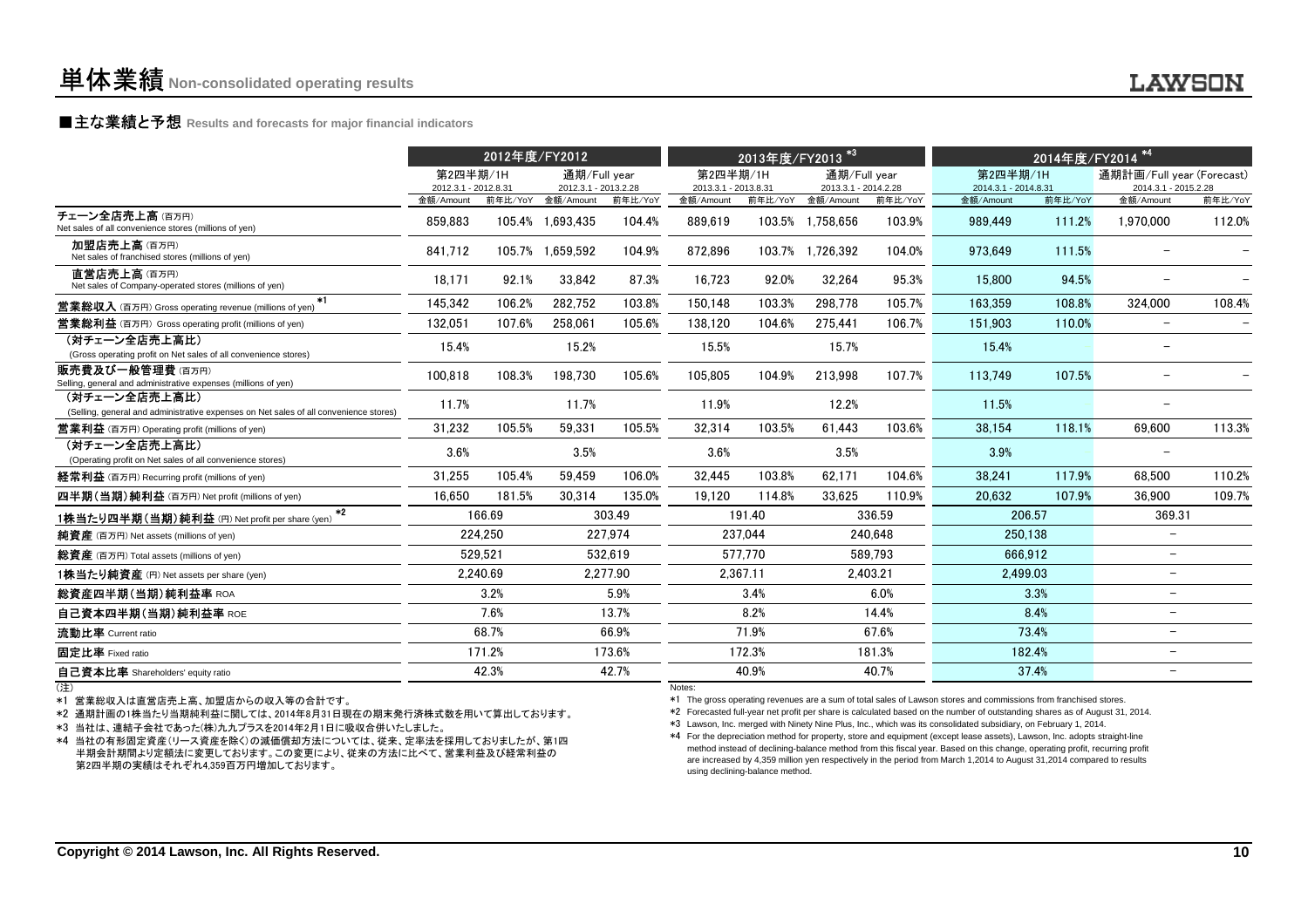## ■損益計算書 **Non-consolidated statement of income**

|                                                                    |                 | 2012年度1H             | 2013年度1H             |         | 2014年度1H             |         | 前年増減                |  |
|--------------------------------------------------------------------|-----------------|----------------------|----------------------|---------|----------------------|---------|---------------------|--|
|                                                                    |                 | 2012.3.1 - 2012.8.31 | 2013.3.1 - 2013.8.31 |         | 2014.3.1 - 2014.8.31 |         | Increase (Decrease) |  |
|                                                                    |                 | 百万円/Millions of yen  | 百万円/Millions of yen  | 前年比/YoY | 百万円/Millions of yen  | 前年比/YoY | 百万円/Millions of yen |  |
| A.営業総収入 Gross operating revenues                                   | $B + E$         | 145.342              | 150.148              | 103.3%  | 163.359              | 108.8%  | 13,211              |  |
| *1<br><b>B.売上高</b> Net sales                                       |                 | 18,738               | 16.902               | 90.2%   | 16.119               | 95.4%   | $-782$              |  |
| $*2$<br>C.売上原価 Cost of goods sold                                  |                 | 13,291               | 12.027               | 90.5%   | 11.455               | 95.2%   | $-572$              |  |
| - 43<br>D.売上総利益 Gross profit on sales                              | $B - C$         | 5,447                | 4,874                | 89.5%   | 4,664                | 95.7%   | $-210$              |  |
| <b>E.営業収入</b> Operating revenues                                   | $F + G$         | 126,604              | 133,245              | 105.2%  | 147,239              | 110.5%  | 13,994              |  |
| F.加盟店からの収入 Franchise commission from franchised stores             |                 | 112,738              | 118,964              | 105.5%  | 130,254              | 109.5%  | 11,289              |  |
| G.その他の営業収入 Other                                                   |                 | 13,865               | 14.280               | 103.0%  | 16,985               | 118.9%  | 2,704               |  |
| H.営業総利益 Gross operating profit                                     | $A - C = D + E$ | 132.051              | 138.120              | 104.6%  | 151.903              | 110.0%  | 13,783              |  |
| ${\bf I}.$ 販売費及び一般管理費 Selling, general and administrative expenses |                 | 100,818              | 105,805              | 104.9%  | 113,749              | 107.5%  | 7,943               |  |
| <b>J.営業利益 Operating profit</b>                                     | $H - I$         | 31,232               | 32,314               | 103.5%  | 38,154               | 118.1%  | 5,839               |  |
| 営業外収益 Non-operating income                                         |                 | 1,045                | 1,226                | 117.3%  | 1,385                | 113.0%  | 159                 |  |
| 営業外費用 Non-operating expenses                                       |                 | 1,023                | 1.094                | 107.0%  | 1.298                | 118.6%  | 203                 |  |
| 経常利益 Recurring profit                                              |                 | 31,255               | 32,445               | 103.8%  | 38,241               | 117.9%  | 5,795               |  |
| 特別利益 Extraordinary gain                                            |                 | 209                  | 586                  | 280.4%  | 94                   | 16.1%   | $-492$              |  |
| 特別損失 Extraordinary loss                                            |                 | 3,137                | 2,739                | 87.3%   | 4,084                | 149.1%  | 1,344               |  |
| 税引前四半期純利益 Income before income taxes                               |                 | 28,326               | 30,292               | 106.9%  | 34,251               | 113.1%  | 3,958               |  |
| 法人税、住民税及び事業税 Income taxes - current                                |                 | 11,725               | 11,761               | 100.3%  | 12,787               | 108.7%  | 1,025               |  |
| 法人税等調整額 Deferred income taxes                                      |                 | $-49$                | $-589$               |         | 831                  |         | 1,421               |  |
| 四半期純利益 Net profit                                                  |                 | 16,650               | 19,120               | 114.8%  | 20,632               | 107.9%  | 1,511               |  |
|                                                                    |                 |                      |                      |         |                      |         |                     |  |

■販売費及び一般管理費の主な明細 **Selling, general and administrative expenses**

|                                                          | 2012年度1H             | 2013年度1H             |         | 2014年度1H             |         | 前年増減                |  |
|----------------------------------------------------------|----------------------|----------------------|---------|----------------------|---------|---------------------|--|
|                                                          | 2012.3.1 - 2012.8.31 | 2013.3.1 - 2013.8.31 |         | 2014.3.1 - 2014.8.31 |         | Increase (Decrease) |  |
|                                                          | 百万円/Millions of yen  | 百万円/Millions of yen  | 前年比/YoY | 百万円/Millions of yen  | 前年比/YoY | 百万円/Millions of yen |  |
| <b>地代家賃</b> Rents                                        | 36,733               | 39,529               | 107.6%  | 45,053               | 114.0%  | 5,524               |  |
| 人件費 Personal expenses                                    | 17,716               | 17.922               | 101.2%  | 18,491               | 103.2%  | 568                 |  |
| 動産リース料 Equipment leasing charges                         | 1,704                | 1.392                | 81.7%   | 1.725                | 123.9%  | 333                 |  |
| 有形固定資産減価償却費 Depreciation of property and store equipment | 13,445               | 15.254               | 113.5%  | 14.266               | 93.5%   | $-988$              |  |
| <b>広告宣伝費</b> Advertising and promotional expenses        | 7.097                | 5.025                | 70.8%   | 4.044                | 80.5%   | $-981$              |  |
| その他 Other                                                | 24.120               | 26.681               | 110.6%  | 30.168               | 113.1%  | 3,487               |  |
| 合計 Total                                                 | 100.818              | 105.805              | 104.9%  | 113.749              | 107.5%  | 7,943               |  |
| (注)                                                      |                      | Notes:               |         |                      |         |                     |  |

(注)

\*1 「売上高」は、直営店売上高及びEコマース売上高の合計です。

\*2 「売上原価」は、商品売上原価です。

\*3 「売上総利益」は、商品売上総利益です。

Notes:

\*1 Net sales of Company-owned stores and e-commerce business.

\*2 Cost of goods sold.

\*3 Gross profit on goods sales.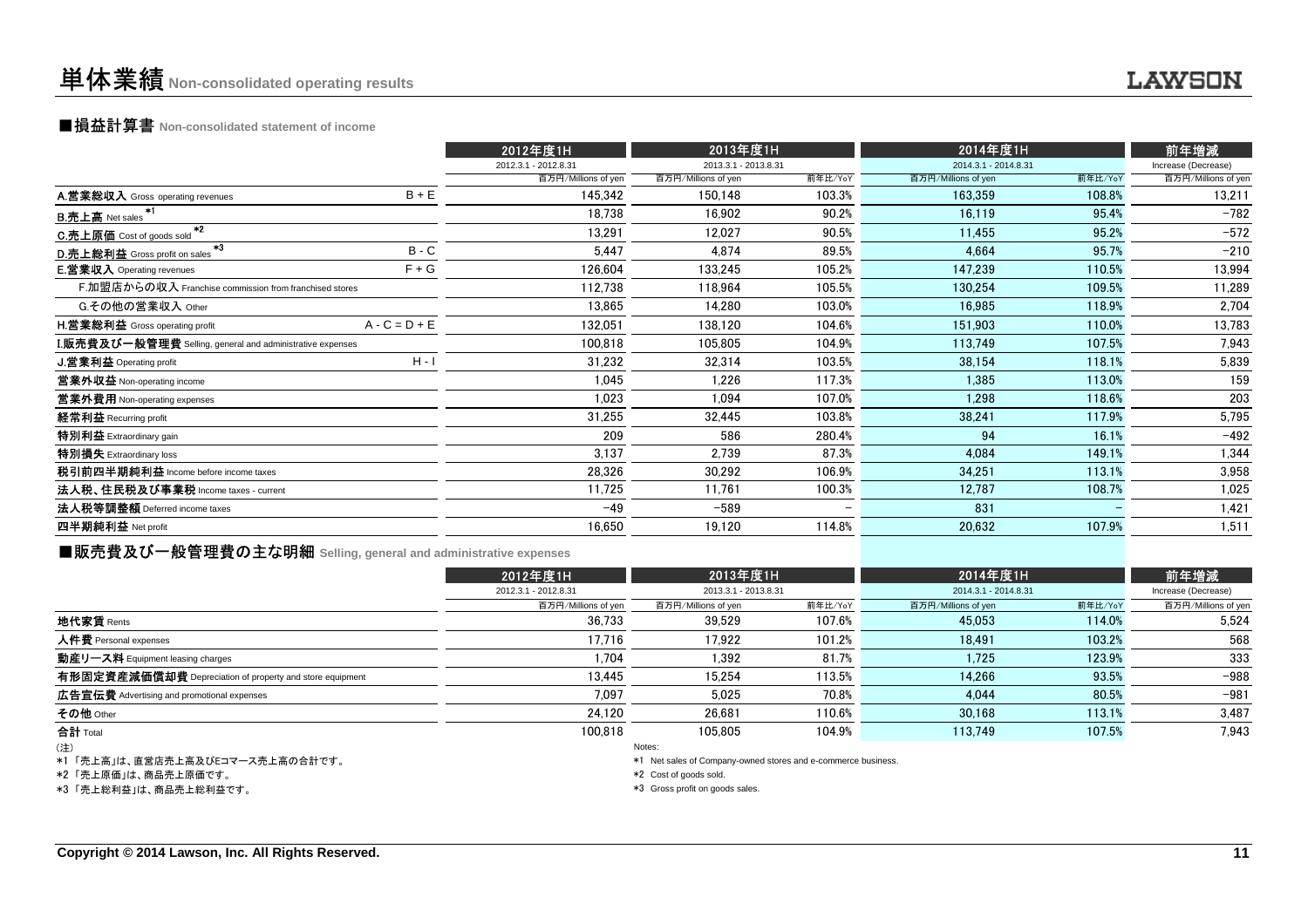| <b>単体業績</b> Non-consolidated operating results |  |
|------------------------------------------------|--|
|------------------------------------------------|--|

| ■営業外収益·営業外費用内訳                                                                       | 2012年度1H             | 2013年度1H             | 2014年度1H             | 前年増減                |                                  |
|--------------------------------------------------------------------------------------|----------------------|----------------------|----------------------|---------------------|----------------------------------|
| Non-operating income & Non-operating expenses                                        | 2012.3.1 - 2012.8.31 | 2013.3.1 - 2013.8.31 | 2014.3.1 - 2014.8.31 | Increase (Decrease) |                                  |
|                                                                                      | 百万円/Millions of yen  | 百万円/Millions of yen  | 百万円/Millions of yen  | 百万円/Millions of yen |                                  |
| 受取利息 Interest received                                                               | 374                  | 381                  | 366                  | $-14$               |                                  |
| 違約金収入 Penalty income                                                                 | 27                   | 45                   | 402                  | 356                 |                                  |
| 受取補償金 Compensation income                                                            | 82                   | 126                  | 81                   | $-45$               |                                  |
| その他 Other                                                                            | 561                  | 672                  | 535                  | $-137$              |                                  |
| 営業外収益計 Non-operating income                                                          | 1.045                | 1,226                | 1,385                | 159                 |                                  |
| 支払利息 Interest expense                                                                | 449                  | 501                  | 619                  | 117                 |                                  |
| リース解約損 Loss on cancellation of store lease contract                                  | 225                  | 384                  | 540                  | 156                 |                                  |
| その他 Other                                                                            | 348                  | 208                  | 138                  | $-69$               |                                  |
| 営業外費用計 Non-operating expenses                                                        | 1.023                | 1.094                | 1,298                | 203                 |                                  |
| ■特別利益·特別損失内訳                                                                         | 2012年度1H             | 2013年度1H             | 2014年度1H             | 前年増減                |                                  |
| Extraordinary gain & extraordinary loss                                              | 2012.3.1 - 2012.8.31 | 2013.3.1 - 2013.8.31 | 2014.3.1 - 2014.8.31 | Increase (Decrease) |                                  |
|                                                                                      | 百万円/Millions of yen  | 百万円/Millions of yen  | 百万円/Millions of yen  | 百万円/Millions of yen |                                  |
| 関係会社株式売却益 Gain on sales of subsidiaries and affiliates' stocks                       | 198                  |                      |                      |                     |                                  |
| 関係会社出資金売却益<br>Gain on sales of investments in capital of subsidiaries and affiliates |                      | 586                  |                      | $-586$              |                                  |
| その他 Other                                                                            | 10                   |                      | 94                   | 94                  |                                  |
| 特別利益計 Extraordinary gain                                                             | 209                  | 586                  | 94                   | $-492$              |                                  |
| 固定資産除却損 Loss on retirement of noncurrent assets                                      | 600                  | 1,148                | 1,153                |                     |                                  |
| 減損損失 Loss on impairment of long-lived assets                                         | 2.382                | 1.537                | 2,353                | 816                 |                                  |
| その他 Other                                                                            | 154                  | 54                   | 577                  | 523                 |                                  |
| 特別損失計 Extraordinary loss                                                             | 3,137                | 2.739                | 4.084                | 1,344               |                                  |
| ■投融資の状況                                                                              | 2012年度1H             | 2013年度1H             | 2014年度1H             | 前年増減                | 2014年度計画                         |
| <b>Capital expenditure</b>                                                           | 2012.3.1 - 2012.8.31 | 2013.3.1 - 2013.8.31 | 2014.3.1 - 2014.8.31 | Increase (Decrease) | Forecasts / 2014.3.1 - 2015.2.28 |
|                                                                                      | 百万円/Millions of yer  | 百万円/Millions of yen  | 百万円/Millions of yen  | 百万円/Millions of yen | 百万円/Millions of yer              |
| 新店投資 New store investments                                                           | 17,701               | 15.631               | 21,011               | 5.379               | 42.000                           |
| 既存店投資 Existing store investments                                                     | 3,667                | 3.038                | 2.807                | $-230$              | 8.000                            |
| システム関連投資 IT-related investments                                                      | 2,344                | 1,769                | 1,760                | $-9$                | 6.000                            |
| その他 Other                                                                            | 1,145                | 665                  | 697                  | 32                  | 1.000                            |
| 投資小計 Subtotal                                                                        | 24,858               | 21,104               | 26,276               | 5.171               | 57,000                           |
| 出資·融資 Investments and advances                                                       | 7.408                | 8.723                | $-3,928$             | $-12,652$           | 58,000                           |
| リース Leases                                                                           | 9,792                | 11,569               | 17,514               | 5,945               | 38,000                           |
| 合計 Total                                                                             | 42,059               | 41,397               | 39,862               | $-1,535$            | 153,000                          |
| 有形固定資産減価償却費 Depreciation of property and store equipment                             | 13,445               | 15,254               | 14,266               | $-988$              | 30.800                           |
| 無形固定資産償却費 Amortization of intangible assets                                          | 4,160                | 4,334                | 4,045                | $-289$              | 8.100                            |
| 減価償却費計 Total depreciation and amortization                                           | 17.605               | 19.588               | 18.311               | $-1.277$            | 38,900                           |
| (注)                                                                                  |                      | Note:                |                      |                     |                                  |

(注)

Note:

\* 2014年度のリース債務の返済による支出は9,042百万円です。

\* The amount of repayments of lease obligations is 9,042 millions of yen in FY2014.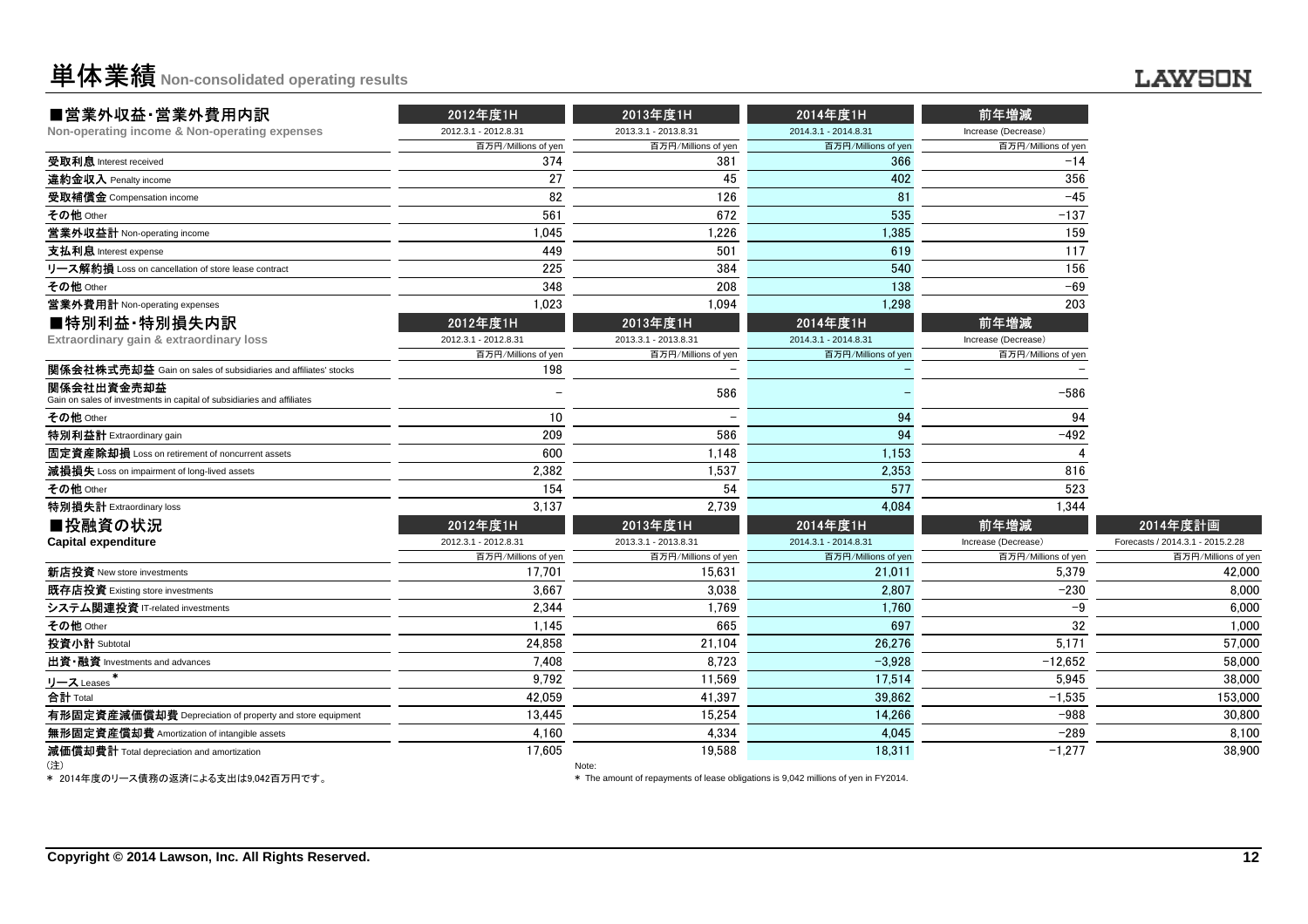## **LAWSON**

## ■貸借対照表 **Non-consolidated balance sheet**

|                                                                            | 2012年度<br>(2013年2月28日現在) | 2013年度<br>(2014年2月28日現在) | 2014年度第2四半期<br>(2014年8月31日現在) | 2013年度末からの増減                       |
|----------------------------------------------------------------------------|--------------------------|--------------------------|-------------------------------|------------------------------------|
|                                                                            | FY2012 (As of 2013.2.28) | FY2013 (As of 2014.2.28) | FY2014 (As of 2014.8.31)      | Increase (Decrease) from 2014.2.28 |
| [ 資産の部 Assets ]                                                            | 百万円/Millions of yen      | 百万円/Millions of yen      | 百万円/Millions of yen           | 百万円/Millions of yen                |
| 流動資産 Current assets                                                        | 137.523                  | 154.456                  | 211.399                       | 56,943                             |
| 現金及び預金 Cash and deposits                                                   | 67.420                   | 61.026                   | 110.520                       | 49.493                             |
| 加盟店貸勘定 Accounts receivable - due from franchised stores                    | 23,544                   | 33,273                   | 32,461                        | $-811$                             |
| 商品 Merchandise inventories                                                 | 763                      | 852                      | 835                           | $-16$                              |
| 前払費用 Prepaid expenses                                                      | 7.761                    | 10.278                   | 10.395                        | 116                                |
| 未収入金 Accounts receivable - other                                           | 30,613                   | 35,743                   | 41,229                        | 5,485                              |
| 繰延税金資産 Deferred tax assets                                                 | 3,097                    | 3.644                    | 3.122                         | $-522$                             |
| その他 Other                                                                  | 4,409                    | 10,295                   | 12,893                        | 2,598                              |
| 貸倒引当金 Allowance for doubtful accounts                                      | $-85$                    | $-658$                   | $-59$                         | 599                                |
| 固定資産 Non-current assets                                                    | 395,096                  | 435,337                  | 455.512                       | 20,175                             |
| 有形固定資産 Property, plant and equipment                                       | 187.341                  | 225,091                  | 240.262                       | 15,170                             |
| ・建物及び構築物 Buildings and structures                                          | 109.201                  | 127,134                  | 135.830                       | 8,695                              |
| ・車両運搬具及び工具器具備品 Vehicles, tools, furniture and fixtures                     | 12,312                   | 10,543                   | 10.708                        | 165                                |
| •リース資産 Lease assets                                                        | 55.705                   | 75,754                   | 81.739                        | 5,984                              |
| •その他 Other                                                                 | 10.122                   | 11,659                   | 11.984                        | 325                                |
| 無形固定資産 Intangible assets                                                   | 24.546                   | 21.565                   | 19.315                        | $-2.249$                           |
| 投資その他の資産 Investments and other assets                                      | 183,208                  | 188,679                  | 195,934                       | 7,254                              |
| ・関係会社株式 Stocks of subsidiaries and affiliates                              | 28,140                   | 26,146                   | 27.520                        | 1,374                              |
| •関係会社出資金 Investments in capital of subsidiaries and affiliates             | 9.203                    | 11.936                   | 13.762                        | 1,826                              |
| •長期貸付金 Long-term loans receivable                                          | 37,277                   | 33,725                   | 34.995                        | 1,269                              |
| ・差入保証金 Lease deposits                                                      | 81,299                   | 85,264                   | 85,661                        | 397                                |
| •繰延税金資産 Deferred tax assets                                                | 15,845                   | 21,313                   | 21.148                        | $-164$                             |
| •その他 Other                                                                 | 12,601                   | 11,256                   | 13,783                        | 2,526                              |
| •貸倒引当金 Allowance for doubtful accounts                                     | $-1,159$                 | $-963$                   | $-936$                        | 26                                 |
| 資産合計 Total Assets                                                          | 532,619                  | 589.793                  | 666.912                       | 77.119                             |
| 有形固定資産の減価償却累計額<br>Accumulated depreciation of property and store equipment | 186,065                  | 227,065                  | 235,506                       | 8,440                              |
|                                                                            |                          |                          |                               |                                    |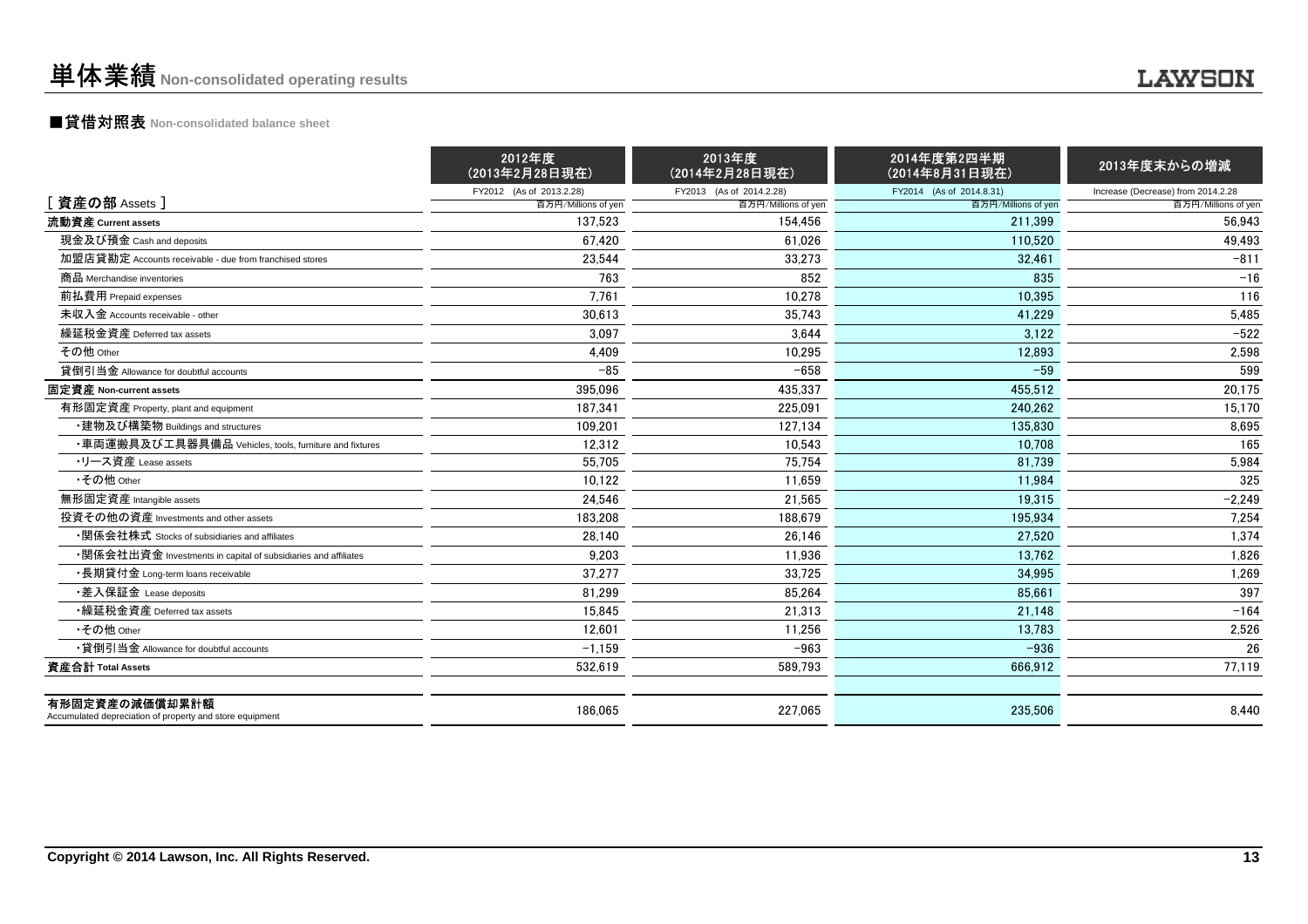## ■貸借対照表 **Non-consolidated balance sheet**

|                                                                             | 2012年度<br>(2013年2月28日現在) | 2013年度<br>(2014年2月28日現在) | 2014年度第2四半期<br>(2014年8月31日現在) | 2013年度末からの増減                       |
|-----------------------------------------------------------------------------|--------------------------|--------------------------|-------------------------------|------------------------------------|
|                                                                             | FY2012 (As of 2013.2.28) | FY2013 (As of 2014.2.28) | FY2014 (As of 2014.8.31)      | Increase (Decrease) from 2014.2.28 |
| [負債の部 Liabilities]                                                          | 百万円/Millions of yen      | 百万円/Millions of yen      | 百万円/Millions of yen           | 百万円/Millions of yen                |
| 流動負債 Current liabilities                                                    | 205.548                  | 228.549                  | 287.994                       | 59,444                             |
| 買掛金 Accounts payable - trade                                                | 72,727                   | 85,455                   | 106,600                       | 21,144                             |
| 加盟店借勘定 Accounts payable - due to franchised stores                          | 1,062                    | 1,007                    | 1.390                         | 382                                |
| 関係会社短期借入金 Short-term loans payable to subsidiaries and affiliates           | 23,550                   | 23,270                   | 31.880                        | 8,610                              |
| リース債務 Lease obligations                                                     | 11,526                   | 15,140                   | 16,419                        | 1,279                              |
| 未払金 Accounts payable - other                                                | 12,758                   | 15.232                   | 20.492                        | 5.260                              |
| 未払法人税等 Income taxes payable                                                 | 13.614                   | 12.093                   | 13.219                        | 1,125                              |
| 預り金 Deposits payable                                                        | 65,443                   | 70,566                   | 90.942                        | 20,376                             |
| 賞与引当金 Provision for bonuses                                                 | 2,365                    | 2,122                    | 1,933                         | $-189$                             |
| その他 Other                                                                   | 2,500                    | 3,661                    | 5,116                         | 1,455                              |
| 固定負債 Non-current liabilities                                                | 99.097                   | 120.595                  | 128.779                       | 8,183                              |
| 長期リース債務 Long-term lease obligations                                         | 41.026                   | 59,755                   | 68.739                        | 8,984                              |
| 退職給付引当金 Liability for employees' retirement benefits                        | 9,108                    | 10,090                   | 10,422                        | 331                                |
| 役員退職慰労引当金<br>Provision for retirement benefits to executive officers        | 298                      | 365                      | 343                           | $-21$                              |
| 長期預り保証金 Long-term guarantee deposits                                        | 34,958                   | 32,430                   | 30,937                        | $-1,493$                           |
| 資産除去債務 Asset retirement obligations                                         | 12,999                   | 17,476                   | 17,966                        | 489                                |
| その他 Other                                                                   | 705                      | 477                      | 370                           | $-107$                             |
| 負債合計 Total liabilities                                                      | 304,645                  | 349,144                  | 416,773                       | 67,628                             |
| [純資産の部 Net assets]                                                          |                          |                          |                               |                                    |
| 株主資本 Shareholders' equity                                                   | 228.068                  | 240.775                  | 250.368                       | 9,593                              |
| 資本金 Common stock                                                            | 58.506                   | 58,506                   | 58,506                        |                                    |
| 資本剰余金 Additional paid-in capital                                            | 47.718                   | 47.741                   | 47.765                        | 24                                 |
| 利益剰余金 Retained earnings                                                     | 123.437                  | 136.084                  | 145.727                       | 9,642                              |
| 自己株式 Treasury stock                                                         | $-1,593$                 | $-1,556$                 | $-1,630$                      | $-74$                              |
| 評価・換算差額等 Valuation and translation adjustments                              | $-520$                   | $-684$                   | $-679$                        | $\overline{4}$                     |
| その他有価証券評価差額金<br>Net unrealized gain (loss) on available-for-sale securities | 46                       | $-116$                   | $-112$                        | 4                                  |
| 土地再評価差額金 Revaluation reserve for land                                       | $-567$                   | $-567$                   | $-567$                        |                                    |
| 新株予約権 Subscription rights to shares                                         | 427                      | 557                      | 450                           | $-106$                             |
| 純資産合計 Net assets                                                            | 227,974                  | 240,648                  | 250,138                       | 9,490                              |
| 負債純資産合計 Liabilities and net assets                                          | 532,619                  | 589.793                  | 666.912                       | 77,119                             |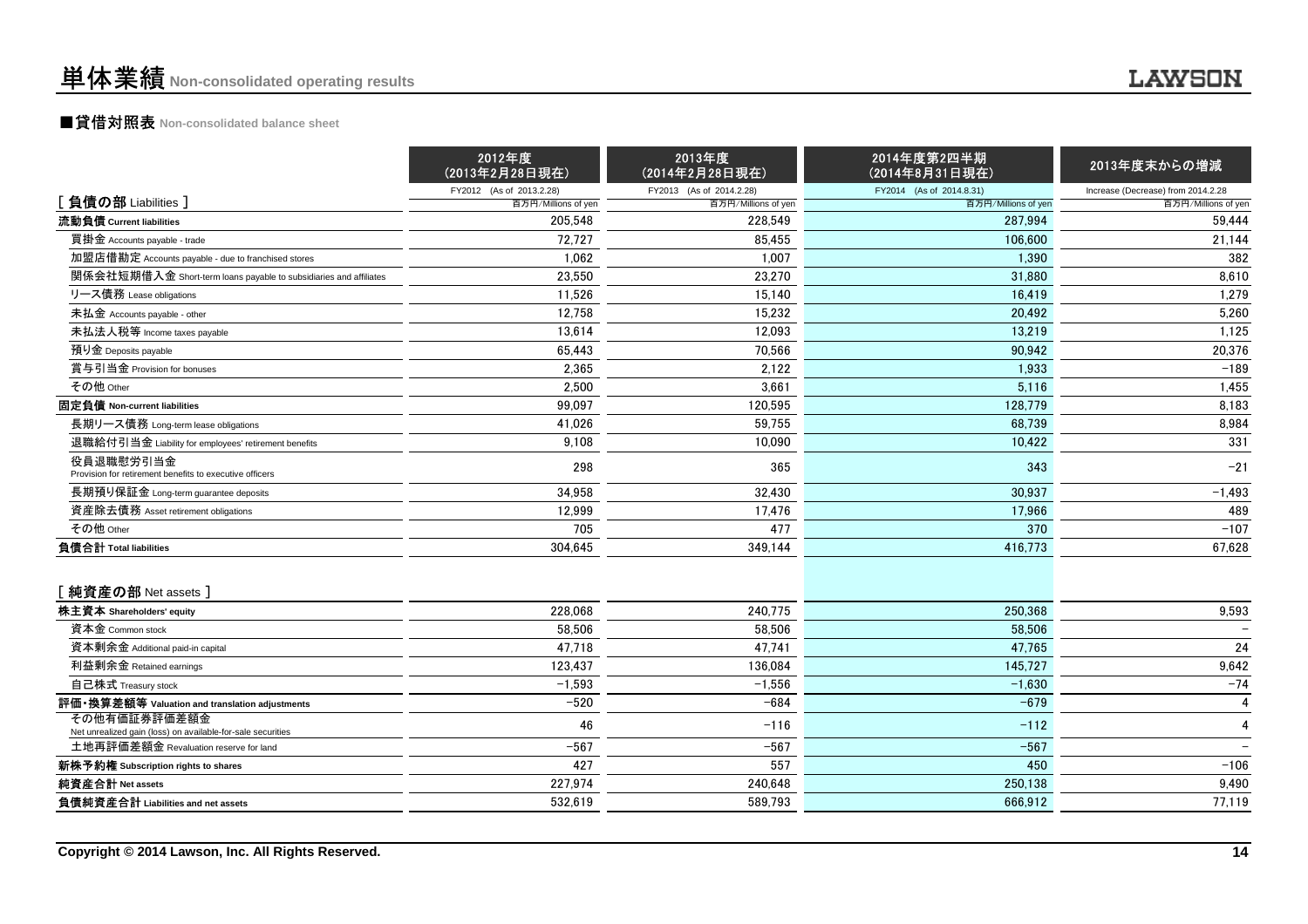# **■国内コンビニエンスストアの店舗数の推移 Number of stores in Japan <sup>\*1</sup>**

|                                  | 2013年度1H/FY2013      |        | 2014年度1H/FY2014 <sup>*2</sup> |                          | 2014年度計画/FY2014(Forecast) <sup>*2</sup> |
|----------------------------------|----------------------|--------|-------------------------------|--------------------------|-----------------------------------------|
|                                  | 2013.3.1 - 2013.8.31 |        | 2014.3.1 - 2014.8.31          |                          | 2014.3.1 - 2015.2.28                    |
| 単体 Non-consolidated              |                      | $*3$   | 「ローソン」「ナチュラルローソン」のみ           | $*3$                     | 「ローソン」「ナチュラルローソン」のみ                     |
| <b>開店</b> Opening (店/Store)      | 407                  | 498    | 496                           | 1,000                    | 980                                     |
| 閉店 Closure (店/Store)             | 163                  | 204    | 177                           | 410                      | 340                                     |
| うち置換(-) Re-location(-)           | 36                   | 52     | 52                            | $\overline{\phantom{0}}$ |                                         |
| 純增 Net Increase (店/Store)        | 244                  | 294    | 319                           | 590                      | 640                                     |
| 総店舗数 Total number of stores      | 9,996                | 11,615 | 10,438                        | 11,911                   | 10,759                                  |
| グループ会社 Group Company             | $*3$                 |        |                               |                          |                                         |
| <b>開店</b> Opening (店/Store)      | 38                   | 15     |                               | 30                       |                                         |
| 閉店 Closure (店/Store)             | 28                   | 10     |                               | 20                       |                                         |
| 純増 Net Increase (店/Store)        | 10                   |        |                               | 10                       |                                         |
| 総店舗数 Total number of stores      | 1,388                | 372    |                               | 377                      |                                         |
| <u>グループ計</u> Total <sup>*4</sup> |                      |        |                               |                          |                                         |
| <b>開店</b> Opening (店/Store)      | 442                  | 513    |                               | 1,030                    |                                         |
| <b>閉店</b> Closure (店/Store)      | 188                  | 214    |                               | 430                      |                                         |
| 純増 Net Increase (店/Store)        | 254                  | 299    |                               | 600                      |                                         |
| 総店舗数 Total number of stores      | 11,384               | 11,987 |                               | 12,288                   |                                         |
|                                  |                      |        |                               |                          |                                         |

(注)

 \*1 当社グループの運営するコンビニエンスストアの店舗数であり、(株)九九プラス、(株)ローソンマート、(株)ローソン沖縄、 (株)ローソン南九州の運営する店舗数を含みます。店舗数のカウント基準を2014年度より変更したため、本表にある2014年度の実績及び計画には、狭小店舗(2014年3月1日時点で82店舗)が含まれています。

 \*2 2014年3月に単体に吸収した(株)ローソン熊本が運営していた24店舗は2014年度からグループ会社ではなく単体に、また、 同3月に単体から(株)ローソン南九州に移管した120店舗は2014年度から単体ではなくグループ会社に、それぞれ集計を変更しています。

\*3 「ローソンストア100」及び「ローソンマート」を含みます。

\*4 「グループ計」の「開店」及び「閉店」の数値は、グループ間での業態変更店舗数を除いています。

Notes:

 \*1 The number of stores is a total number of stores operated by the Lawson group including the number of stores operated by Ninety-nine Plus, Inc., Lawson Mart, Inc., Lawson Okinawa, Inc. and Lawson Minamikyushu, Inc.. Reflect to the change in store counting standard from fiscal year 2014, small stores (82 stores as of March, 1 2014) also areincluded in the actual results and forecast table of fiscal year 2014.

 \*2 Number of stores (24 stores) operated by Lawson Kumamoto, Inc. which became absorbed into the parent company are included in non-consolidated figures since March, 2014. As of the same time, number of stores (120 stores) operated by Lawson Minamikyushu, Inc. which became transferred into group company are excluded from non-consolidated figures andcounted in Group Company figures since March, 2014.

\*3 These figures include LAWSON STORE 100 and LAWSON MART stores.

 \*4 The stores of "opening" and "closure" do not include the number of stores which are converted into a different format withinthe Lawson group.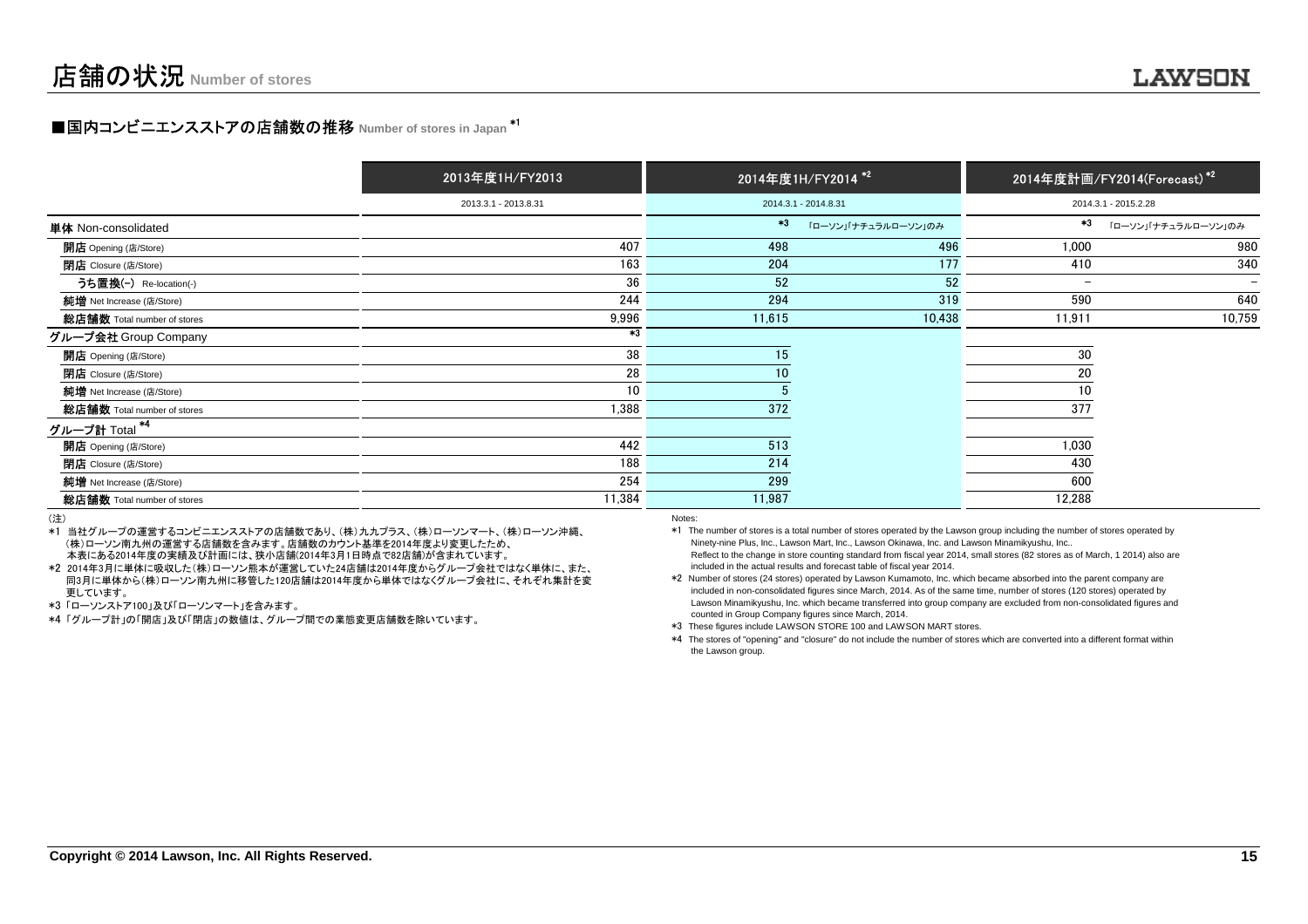## **■国内コンビニエンスストア店舗数 Number of stores in Japan by store type**

|                                                         | 2013年8月                  |                          | 2014年2月                |           | 2014年8月 <sup>*3</sup> |           | ,<br>期中増加 <u>店舗数 *3</u> |
|---------------------------------------------------------|--------------------------|--------------------------|------------------------|-----------|-----------------------|-----------|-------------------------|
|                                                         | August, 2013             |                          | February, 2014         |           | August, 2014          |           | Net increase (decrease) |
|                                                         | 店/Store                  | 構成比/Share                | 店/Store                | 構成比/Share | 店/Store               | 構成比/Share | 店/Store                 |
| 株式会社ローソン Lawson, Inc.                                   |                          |                          |                        |           |                       |           |                         |
| 直営店 Company-owned stores                                |                          |                          |                        |           |                       |           |                         |
| ローソン LAWSON                                             | 115                      | 1.0%                     | 112                    | 1.0%      | 125                   | 1.0%      | $\mathbf{2}$            |
| ナチュラルローソン NATURAL LAWSON                                | 39                       | 0.3%                     | 32                     | 0.3%      | 34                    | 0.3%      |                         |
| 加盟店 Franchised stores                                   |                          |                          |                        |           |                       |           |                         |
| Bタイプ Type B                                             | 1,263                    | 11.1%                    | 1.207                  | 10.4%     | 1,258                 | 10.5%     | 29                      |
| Gタイプ Type G                                             | 2,164                    | 19.0%                    | 2,081                  | 17.9%     | 2,034                 | 17.0%     | $-68$                   |
| Cタイプ Type C                                             | 6,345                    | 55.7%                    | 6,630                  | 57.1%     | 6,912                 | 57.7%     | 258                     |
| ナチュラルローソン NATURAL LAWSON                                | 70                       | 0.6%                     | 73                     | 0.6%      | 75                    | 0.6%      |                         |
| ローソンマート / ローソンストア100 LAWSON MART / LAWSON STORE100      | $\overline{\phantom{0}}$ | $\overline{\phantom{0}}$ | 1,202                  | 10.4%     | 1,177                 | 9.8%      | $-25$                   |
| 小計 Subtotal                                             | 9,996                    | 87.8%                    | 11,337                 | 97.7%     | 11,615                | 96.9%     | 198                     |
| 株式会社ローソン沖縄 Lawson Okinawa, Inc.                         |                          |                          |                        |           |                       |           |                         |
| 直営店 Company-owned stores                                |                          | 0.0%                     |                        | 0.0%      |                       | 0.0%      |                         |
| 加盟店 Franchised stores                                   | 157                      | 1.4%                     | 162                    | 1.4%      | 169                   | 1.4%      |                         |
| 小計 Subtotal                                             | 158                      | 1.4%                     | 163                    | 1.4%      | 170                   | 1.4%      |                         |
| 株式会社ローソン南九州 Lawson Minamikyushu, Inc.                   |                          |                          |                        |           |                       |           |                         |
| 直営店 Company-owned stores                                | $\overline{2}$           | 0.0%                     | 3                      | 0.0%      | 3                     | 0.0%      |                         |
| 加盟店 Franchised stores                                   | 23                       | 0.2%                     | 79                     | 0.7%      | 199                   | 1.7%      | 120                     |
| 小計 Subtotal                                             | 25                       | 0.2%                     | 82                     | 0.7%      | 202                   | 1.7%      | 120                     |
| 国内コンビニエンスストアグループ店舗数計<br>Total number of stores in Japan | $11,384$ *               | 100.0%                   | $11,606$ <sup>*2</sup> | 100.0%    | 11,987                | 100.0%    | 299                     |

(注)

\*1 店舗数合計には、2014年2月に単体に吸収した(株)九九プラスの運営する店舗を含みます。

\*2 店舗数合計には、2014年3月に単体に吸収した(株)ローソン熊本の運営する店舗を含みます。

 \*3 店舗数のカウント基準を2014年度より変更したため、本表にある2014年度の実績には、狭小店舗(2014年3月1日時点で82店舗)が含まれています。 なお、「期中増加店舗数」には上記の変更による82店舗は除いています。

Notes:

 \*1 These figures include the number of stores operated by Ninety-nine Plus, Inc. which became absorbed into the parent company since February, 2014.

 \*2 These figures include the number of stores operated by Lawson Kumamoto, Inc. which became absorbed into the parent company since March, 2014.

 \*3 Reflect to the change in store counting standard from fiscal year 2014, small stores (82 stores as of March, 1 2014) also are included in actual results of fiscal year 2014. In addition, due to the above change, 82 stores are excluded innet increase (decrease) figure.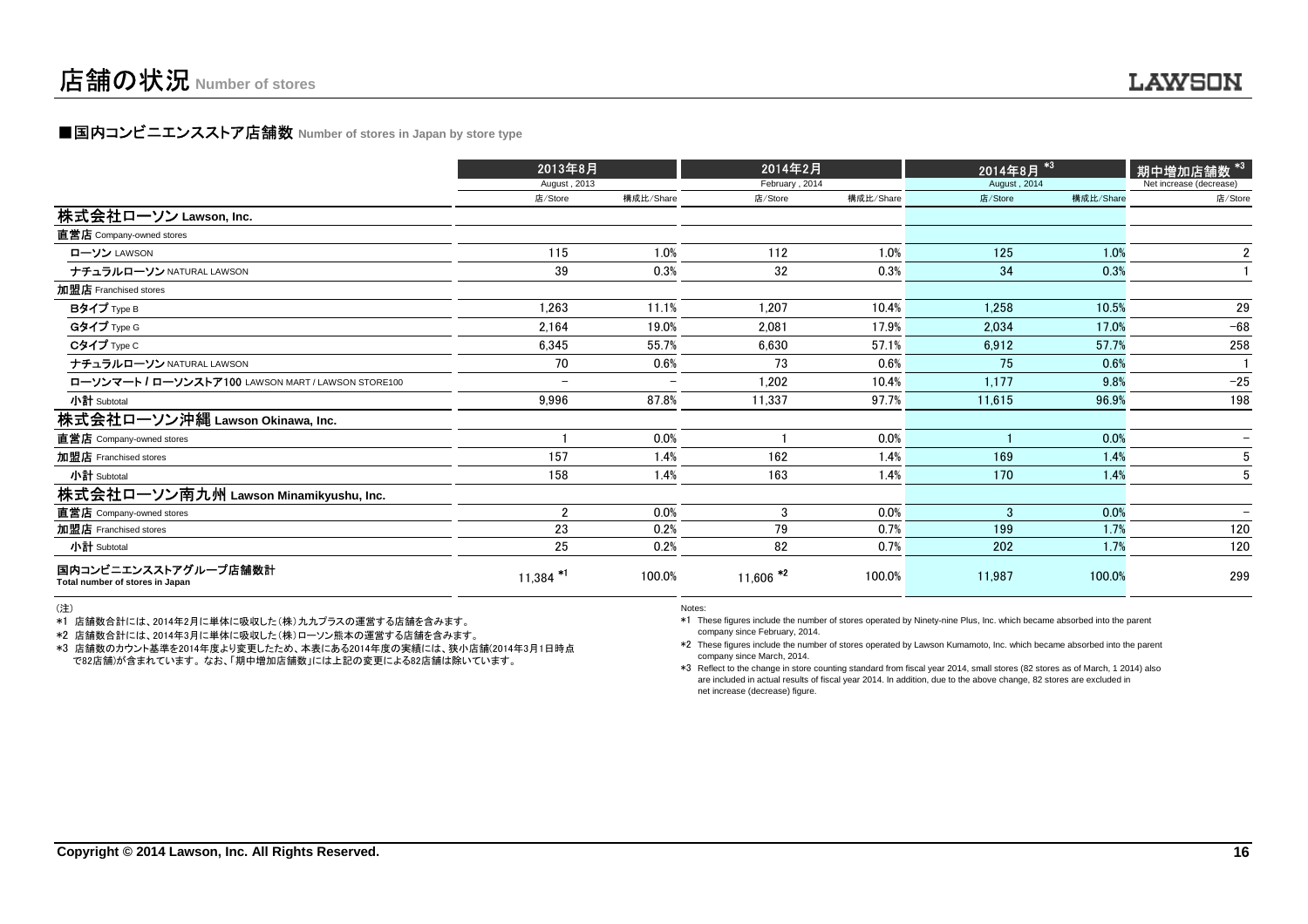## **LAWSON**

## **■海外コンビニエンスストア店舗数 Number of convenience stores abroad**

|                                                         | 2013年8月      | 2014年2月        | 2014年8月      | 期中増加店舗数                 |
|---------------------------------------------------------|--------------|----------------|--------------|-------------------------|
|                                                         | August, 2013 | February, 2014 | August, 2014 | Net increase (decrease) |
|                                                         | 店/Store      | 店/Store        | 店/Store      | 店/Store                 |
| 上海華聯羅森有限公司<br>Shanghai Hualian Lawson, Inc.             | 297          | 289            | 310          | 21                      |
| 重慶羅森便利店有限公司<br>Chongqing Lawson, Inc.                   | 65           | 77             | 88           | 11                      |
| 大連羅森便利店有限公司<br>Dalian Lawson, Inc.                      | 12           | 18             | 24           | 6                       |
| 羅森(北京)有限公司<br>Beijing Lawson, Inc.                      | $\mathbf{2}$ | 5              |              |                         |
| Saha Lawson Co., Ltd.                                   | 15           | 29             | 32           | 3                       |
| PT MIDI UTAMA INDONESIA Tbk                             | 63           | 61             | 58           | $-3$                    |
| Lawson USA Hawaii, Inc.                                 | 4            | 4              |              |                         |
| ■その他セグメントの運営する店舗数<br>Number of stores of other segments |              |                |              |                         |
|                                                         | 2013年8月      | 2014年2月        | 2014年8月      | 期中増加店舗数                 |
|                                                         | August, 2013 | February, 2014 | August, 2014 | Net increase (decrease) |
|                                                         | 店/Store      | 店/Store        | 店/Store      | 店/Store                 |
| ローソンHMVエンタテイメント<br>Lawson HMV Entertainment, Inc.       | 52           | 50             | 52           | 2                       |
|                                                         |              |                |              |                         |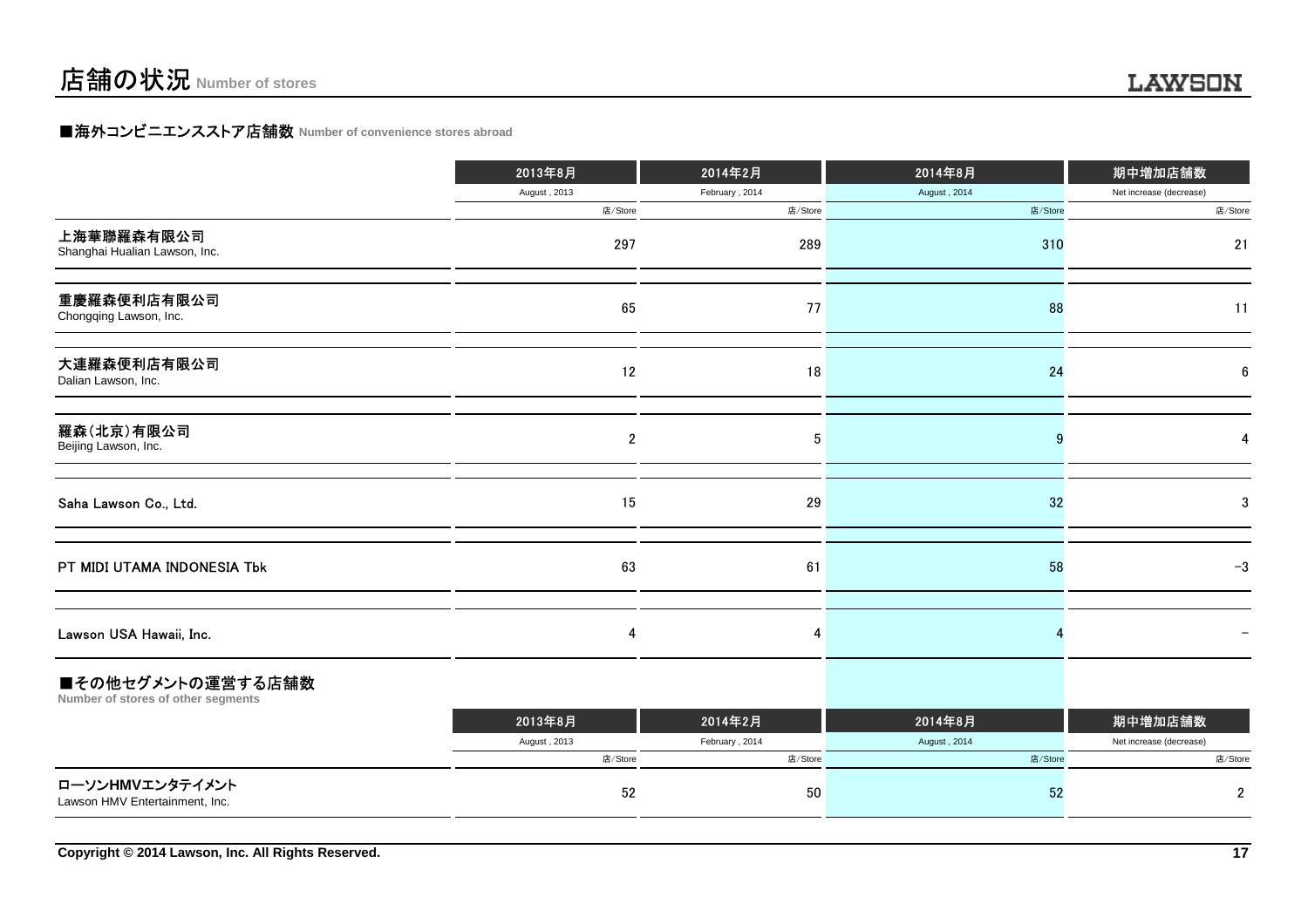## **LAWSON**

#### **■都道府県別店舗分布状況** Number of stores by region and prefecture

|                |              |         | 2014年2月                         |                  |                  | 2014年8月 <sup>*2</sup>           |                  | _<br>期中増加店舗数 <sup>*2 '</sup> |                                 |                          |
|----------------|--------------|---------|---------------------------------|------------------|------------------|---------------------------------|------------------|------------------------------|---------------------------------|--------------------------|
|                |              |         | February, 2014                  |                  |                  | August, 2014                    |                  |                              | Net increase (decrease)         |                          |
|                |              | ローソン*1  | ローソンマート/<br>ローソンストア100          | 計                | ローソン*1           | ローソンマート/<br>ローソンストア100          | 計                | ローソン*1                       | ローソンマート/<br>ローソンストア100          | 計                        |
|                |              | LAWSON  | LAWSON MART/<br>LAWSON STORE100 | Total            | LAWSON           | LAWSON MART/<br>LAWSON STORE100 | Total            | LAWSON                       | LAWSON MART/<br>LAWSON STORE100 | Total                    |
|                |              | 店/Store | 店/Store                         | 店/Store          | 店/Store          | 店/Store                         | 店/Store          | 店/Store                      | 店/Store                         | 店/Store                  |
| 北海道 Hokkaido   | 北海道 Hokkaido | 595     | $\overline{\phantom{a}}$        | 595              | 614              | $\overline{\phantom{m}}$        | 614              | 13                           | $\overline{\phantom{m}}$        | 13                       |
| 東北 Tohoku      | 青森 Aomori    | 199     | $-$                             | 199              | 205              | $\overline{\phantom{m}}$        | 205              | 6                            | $\overline{\phantom{a}}$        | 6                        |
|                | 岩手 lwate     | 160     |                                 | 160              | 163              | $\overline{\phantom{m}}$        | 163              | $\overline{2}$               | $\overline{\phantom{m}}$        | $\overline{2}$           |
|                | 宮城 Miyagi    | 185     | 30                              | 215              | 190              | $30\,$                          | 220              | 4                            | $\overline{\phantom{m}}$        | $\overline{4}$           |
|                | 秋田 Akita     | 179     | $\overline{\phantom{a}}$        | 179              | 182              | $\overline{\phantom{m}}$        | 182              | $\overline{2}$               | $\overline{\phantom{m}}$        | $\boldsymbol{2}$         |
|                | 山形 Yamagata  | 69      | $\overline{\phantom{0}}$        | 69               | $\overline{74}$  | $\overline{\phantom{m}}$        | $\overline{74}$  | 5                            | $\overline{\phantom{m}}$        | $\overline{5}$           |
|                | 福島 Fukushima | 93      |                                 | 93               | $\frac{1}{101}$  | $\qquad \qquad -$               | 101              | 6                            | $\overline{\phantom{a}}$        | 6                        |
|                | 小計 Subtotal  | 885     | 30                              | 915              | 915              | 30                              | 945              | 25                           | $\overline{\phantom{a}}$        | 25                       |
| 関東 Kanto       | 茨城 Ibaraki   | 126     | 8                               | 134              | 137              | 8                               | 145              | 10 <sup>1</sup>              | $\overline{\phantom{a}}$        | 10                       |
|                | 栃木 Tochigi   | 134     | $\overline{\phantom{0}}$        | 134              | 134              | $\qquad \qquad -$               | 134              | $\overline{\phantom{a}}$     | $\overline{\phantom{m}}$        | $\overline{\phantom{m}}$ |
|                | 群馬 Gunma     | 89      |                                 | 89               | 90               | $\qquad \qquad -$               | 90               |                              | $\overline{\phantom{m}}$        | $\mathbf{1}$             |
|                | 埼玉 Saitama   | 424     | 64                              | 488              | 436              | 60                              | 496              | 11                           | $-4$                            | $\overline{7}$           |
|                | 千葉 Chiba     | 389     | 62                              | 451              | 394              | 62                              | 456              | Δ                            | $\overline{\phantom{m}}$        | $\overline{4}$           |
|                | 東京 Tokyo     | 1,137   | 415                             | 1,552            | 1,165            | 406                             | 1,571            | 6                            | $-9$                            | $-3$                     |
|                | 神奈川 Kanagawa | 633     | 193                             | 826              | 650              | 189                             | 839              | 12                           | $-4$                            | 8                        |
|                | 小計 Subtotal  | 2,932   | 742                             | 3,674            | 3,006            | 725                             | 3,731            | 44                           | $-17$                           | $\overline{27}$          |
| 甲信越 Koshinetsu | 新潟 Niigata   | 122     | $-$                             | 122              | 130              | $\overline{\phantom{m}}$        | 130              | 8                            | $\overline{\phantom{a}}$        | 8                        |
|                | 山梨 Yamanashi | 101     | $\overline{\phantom{a}}$        | 101              | 107              | $\overline{\phantom{m}}$        | 107              | 5                            | $\overline{\phantom{m}}$        | 5                        |
|                | 長野 Nagano    | 149     | $\overline{\phantom{a}}$        | 149              | 150              | $\overline{\phantom{m}}$        | 150              | $\overline{\phantom{m}}$     | $\overline{\phantom{m}}$        | $\overline{\phantom{a}}$ |
|                | 小計 Subtotal  | 372     | $\overline{\phantom{m}}$        | 372              | 387              | $\overline{\phantom{m}}$        | 387              | 13                           | $\overline{\phantom{m}}$        | 13                       |
| 北陸 Hokuriku    | 富山 Toyama    | 182     | $\overline{\phantom{a}}$        | 182              | $\overline{185}$ | $\overline{\phantom{m}}$        | 185              | $\mathbf{3}$                 | $\overline{\phantom{m}}$        | 3                        |
|                | 石川 Ishikawa  | 100     | $\overline{\phantom{a}}$        | 100              | $\frac{102}{ }$  | $\overline{\phantom{m}}$        | $\frac{1}{102}$  | $\overline{2}$               | $\overline{\phantom{m}}$        | $\overline{2}$           |
|                | 福井 Fukui     | 104     | $\overline{\phantom{0}}$        | 104              | 106              | $\overline{\phantom{m}}$        | 106              | $\overline{2}$               | $\overline{\phantom{a}}$        | $\sqrt{2}$               |
|                | 小計 Subtotal  | 386     |                                 | 386              | 393              | $\qquad \qquad -$               | 393              |                              | $\overline{\phantom{a}}$        | $\overline{7}$           |
| 東海 Tokai       | 静岡 Shizuoka  | 200     | 13                              | 213              | 202              | 12                              | 214              |                              | $-1$                            | $\overline{\phantom{a}}$ |
|                | 愛知 Aichi     | 402     | 133                             | 535              | 431              | 128                             | 559              | 20                           | $-5$                            | 15                       |
|                | 岐阜 Gifu      | 130     | 11                              | $\overline{141}$ | 137              | 11                              | $\overline{148}$ | 5                            | $\overline{\phantom{m}}$        | $\overline{5}$           |
|                | 三重 Mie       | 106     | $\overline{\phantom{0}}$        | 106              | 108              | $\equiv$                        | 108              | $\overline{2}$               | $\overline{\phantom{m}}$        | $\overline{2}$           |
|                | 小計 Subtotal  | 838     | 157                             | 995              | 878              | 151                             | 1,029            | 28                           | $-6$                            | 22                       |
| (注)            |              |         |                                 |                  | Notes:           |                                 |                  |                              |                                 |                          |

(注)

\*1 上記ローソンの店舗数には、「ローソン」「ナチュラルローソン」を含みます。

 \*2 店舗数のカウント基準を2014年度より変更したため、本表にある2014年度の実績には、狭小店舗(2014年3月1日時点で82店舗)が含まれています。 なお、「期中増加店舗数」には上記の変更による82店舗は除いています。

\*1 The above number of stores of Lawson includes LAWSON and NATURAL LAWSON.

 \*2 Reflect to the change in store counting standard from fiscal year 2014, small stores (82 stores as of March, 1 2014)also are included in actual results of fiscal year 2014. In addition, by the above change, 82 stores are excludedin Net increase (decrease) figure.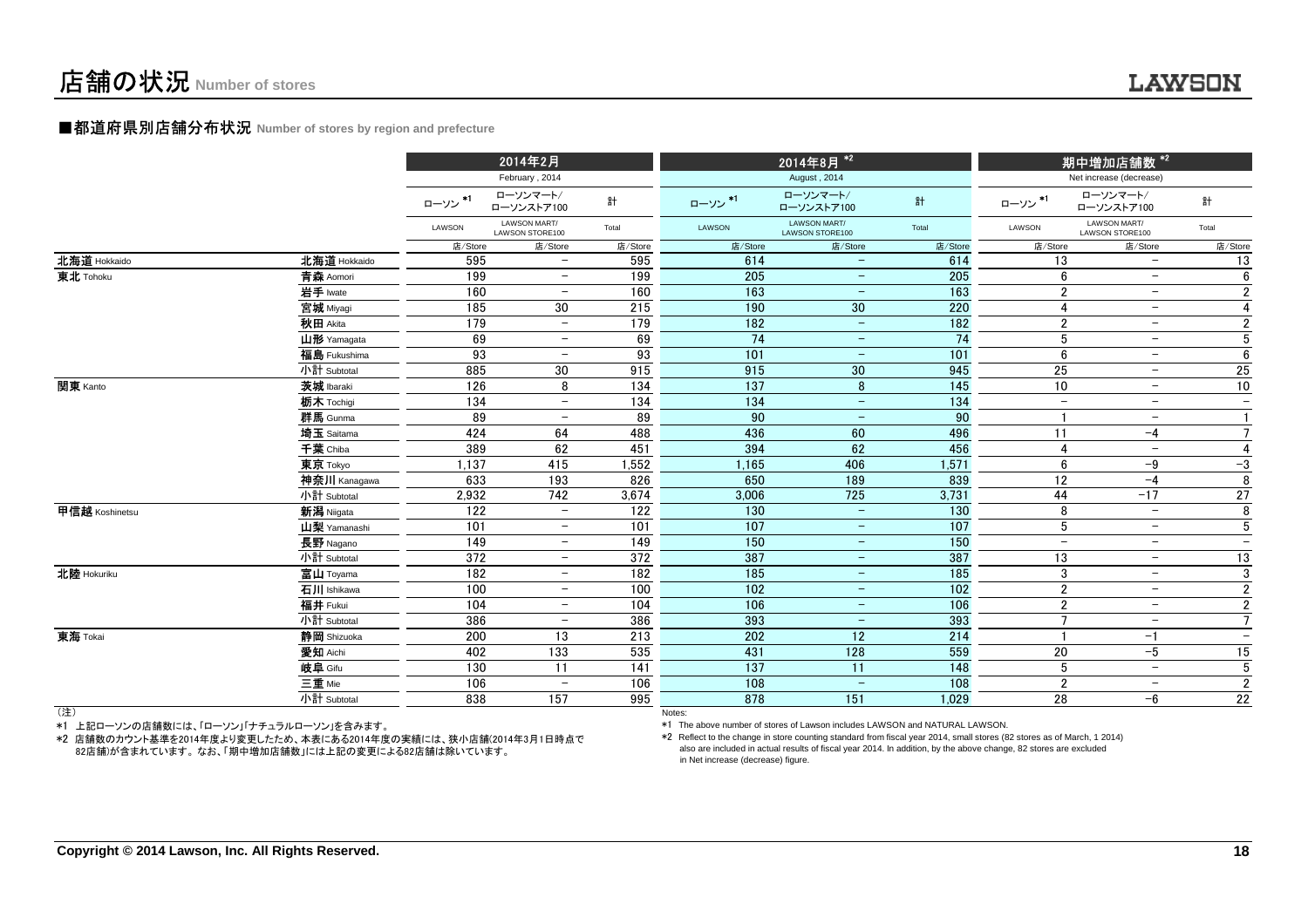## ■都道府県別店舗分布状況 **Number of stores by region and prefecture**

|                                                         |                                                           |              | 2014年2月                         |         |         | 2014年8月 <sup>*2</sup>                  |                 |                          |                                 |                          |
|---------------------------------------------------------|-----------------------------------------------------------|--------------|---------------------------------|---------|---------|----------------------------------------|-----------------|--------------------------|---------------------------------|--------------------------|
|                                                         |                                                           |              | February, 2014                  |         |         | August, 2014                           |                 |                          | Net increase (decrease)         |                          |
|                                                         |                                                           | $*1$<br>ローソン | ローソンマート/<br>ローソンストア100          | 計       | ローソン*1  | ローソンマート/<br>ローソンストア100                 | 計               | $+1$<br>ローソン             | ローソンマート/<br>ローソンストア100          | 計                        |
|                                                         |                                                           | LAWSON       | LAWSON MART/<br>LAWSON STORE100 | Total   | LAWSON  | <b>LAWSON MART/</b><br>LAWSON STORE100 | Total           | LAWSON                   | LAWSON MART/<br>LAWSON STORE100 | Total                    |
|                                                         |                                                           | 店/Store      | 店/Store                         | 店/Store | 店/Store | 店/Store                                | 店/Store         | 店/Store                  | 店/Store                         | 店/Store                  |
| 近畿 Kinki                                                | 滋賀 Shiga                                                  | 135          | 5                               | 140     | 150     | 4                                      | 154             | 14                       | $-1$                            | 13                       |
|                                                         | 京都 Kyoto                                                  | 224          | 44                              | 268     | 282     | 44                                     | 326             | 54                       | $\overline{\phantom{a}}$        | 54                       |
|                                                         | 大阪 Osaka                                                  | 858          | 148                             | 1,006   | 871     | 148                                    | 1,019           | 10                       | $\overline{\phantom{0}}$        | 10                       |
|                                                         | 兵庫 Hyogo                                                  | 568          | 43                              | 611     | 580     | 42                                     | 622             | $\mathbf{z}$             | $-1$                            | 6                        |
|                                                         | 奈良 Nara                                                   | 96           | 3                               | 99      | 128     | $\mathbf{3}$                           | 131             | 32                       | $\overline{\phantom{a}}$        | 32                       |
|                                                         | 和歌山 Wakayama                                              | 114          | $\equiv$                        | 114     | 121     | $\overline{\phantom{m}}$               | 121             | 6                        | $\overline{\phantom{0}}$        | 6                        |
|                                                         | 小計 Subtotal                                               | 1.995        | 243                             | 2,238   | 2,132   | 241                                    | 2,373           | 123                      | $-2$                            | 121                      |
| 中国 Chugoku                                              | <b>鳥取 Tottori</b>                                         | 105          | $\overline{\phantom{0}}$        | 105     | 108     | $\qquad \qquad -$                      | 108             | 3                        | $\overline{\phantom{a}}$        | 3                        |
|                                                         | 島根 Shimane                                                | 110          | $\overline{\phantom{0}}$        | 110     | 113     | $\overline{\phantom{m}}$               | 113             | 3                        | $\overline{\phantom{0}}$        | 3                        |
|                                                         | 岡山 Okayama                                                | 138          | $\overline{\phantom{m}}$        | 138     | 141     | $\qquad \qquad -$                      | 141             | 3                        | $\overline{\phantom{0}}$        | 3                        |
|                                                         | 広島 Hiroshima                                              | 167          | $\overline{\phantom{m}}$        | 167     | 174     | $\qquad \qquad -$                      | 174             | 5                        | $\overline{\phantom{a}}$        | 5                        |
|                                                         | $\mathbf{\mathbf{\mu}}$ $\mathbf{\mathbf{\Pi}}$ Yamaquchi | 118          | $\overline{\phantom{a}}$        | 118     | 120     | $\overline{\phantom{m}}$               | 120             | $\overline{2}$           | $\overline{\phantom{a}}$        | $\overline{2}$           |
|                                                         | 小計 Subtotal                                               | 638          | $\overline{\phantom{a}}$        | 638     | 656     | $\qquad \qquad -$                      | 656             | 16                       | $\qquad \qquad -$               | 16                       |
| 四国 Shikoku                                              | <b>徳島</b> Tokushima                                       | 115          | $\overline{\phantom{a}}$        | 115     | 124     | $\overline{\phantom{m}}$               | 124             | $\overline{7}$           | $-$                             | $\overline{7}$           |
|                                                         | 香川 Kagawa                                                 | 113          | $\overline{\phantom{a}}$        | 113     | 118     | $\overline{\phantom{m}}$               | 118             | 5                        | $\overline{\phantom{a}}$        | $5\phantom{.0}$          |
|                                                         | 愛媛 Ehime                                                  | 176          | $\overline{\phantom{a}}$        | 176     | 181     | $\overline{\phantom{m}}$               | 181             | 5                        | $\overline{\phantom{a}}$        | $5\phantom{.0}$          |
|                                                         | 高知 Kochi                                                  | 67           | $\overline{\phantom{a}}$        | 67      | 67      | $\overline{\phantom{m}}$               | 67              | $\overline{\phantom{a}}$ | $\overline{\phantom{a}}$        | $\overline{\phantom{a}}$ |
|                                                         | 小計 Subtotal                                               | 471          | $\overline{\phantom{a}}$        | 471     | 490     | $\overline{\phantom{m}}$               | 490             | 17                       | $\overline{\phantom{a}}$        | $\overline{17}$          |
| 九州 Kyushu                                               | 福岡 Fukuoka                                                | 381          | 30                              | 411     | 399     | 30                                     | 429             | 16                       | $-$                             | 16                       |
|                                                         | 佐賀 Saga                                                   | 62           | $\overline{\phantom{a}}$        | 62      | 65      | $\equiv$                               | 65              | $\overline{2}$           | $\overline{\phantom{a}}$        | $\mathbf{2}$             |
|                                                         | 長崎 Nagasaki                                               | 100          | $\qquad \qquad -$               | 100     | 103     | $\qquad \qquad -$                      | $\frac{103}{ }$ |                          | $\overline{\phantom{0}}$        | $\mathbf{1}$             |
|                                                         | 熊本 Kumamoto                                               | 132          | $\overline{\phantom{a}}$        | 132     | 137     | $\overline{\phantom{m}}$               | 137             | $\boldsymbol{A}$         | $\overline{\phantom{0}}$        | $\overline{4}$           |
|                                                         | 大分 Oita                                                   | 157          | $\overline{\phantom{0}}$        | 157     | 163     | $\overline{\phantom{m}}$               | 163             | $6\phantom{1}6$          | $\overline{\phantom{a}}$        | 6                        |
|                                                         | 宮崎 Miyazaki                                               | 95           | $\overline{\phantom{m}}$        | 95      | 100     | $\overline{\phantom{m}}$               | 100             | $\overline{4}$           | $\overline{\phantom{a}}$        | $\overline{4}$           |
|                                                         | 鹿児島 Kagoshima                                             | 202          | $\overline{\phantom{m}}$        | 202     | 202     | $\overline{\phantom{0}}$               | 202             |                          | $\overline{\phantom{0}}$        | $\overline{\phantom{0}}$ |
|                                                         | 小計 Subtotal                                               | 1,129        | 30                              | 1,159   | 1,169   | 30                                     | 1,199           | 33                       | $\overline{\phantom{0}}$        | 33                       |
| 沖縄 Okinawa                                              | 沖縄 Okinawa                                                | 163          | $\overline{\phantom{0}}$        | 163     | 170     | $\qquad \qquad -$                      | 170             | 5                        | -                               | $\overline{5}$           |
| 国内コンビニエンスストアグループ店舗数計<br>Total number of stores in Japan |                                                           | 10.404       | 1,202                           | 11.606  | 10.810  | 1,177                                  | 11.987          | 324                      | $-25$                           | 299                      |

(注)

\*1 上記ローソンの店舗数には、「ローソン」「ナチュラルローソン」を含みます。

 \*2 店舗数のカウント基準を2014年度より変更したため、本表にある2014年度の実績には、狭小店舗(2014年3月1日時点で。<br>82店舗)が含まれています。なお、「期中増加店舗数」には上記の変更による82店舗は除いています。

Notes:

\*1 The above number of stores of Lawson includes LAWSON and NATURAL LAWSON.

 \*2 Reflect to the change in store counting standard from fiscal year 2014, small stores (82 stores as of March, 1 2014)also are included in actual results of fiscal year 2014. In addition, by the above change, 82 stores are excludedin Net increase (decrease) figure.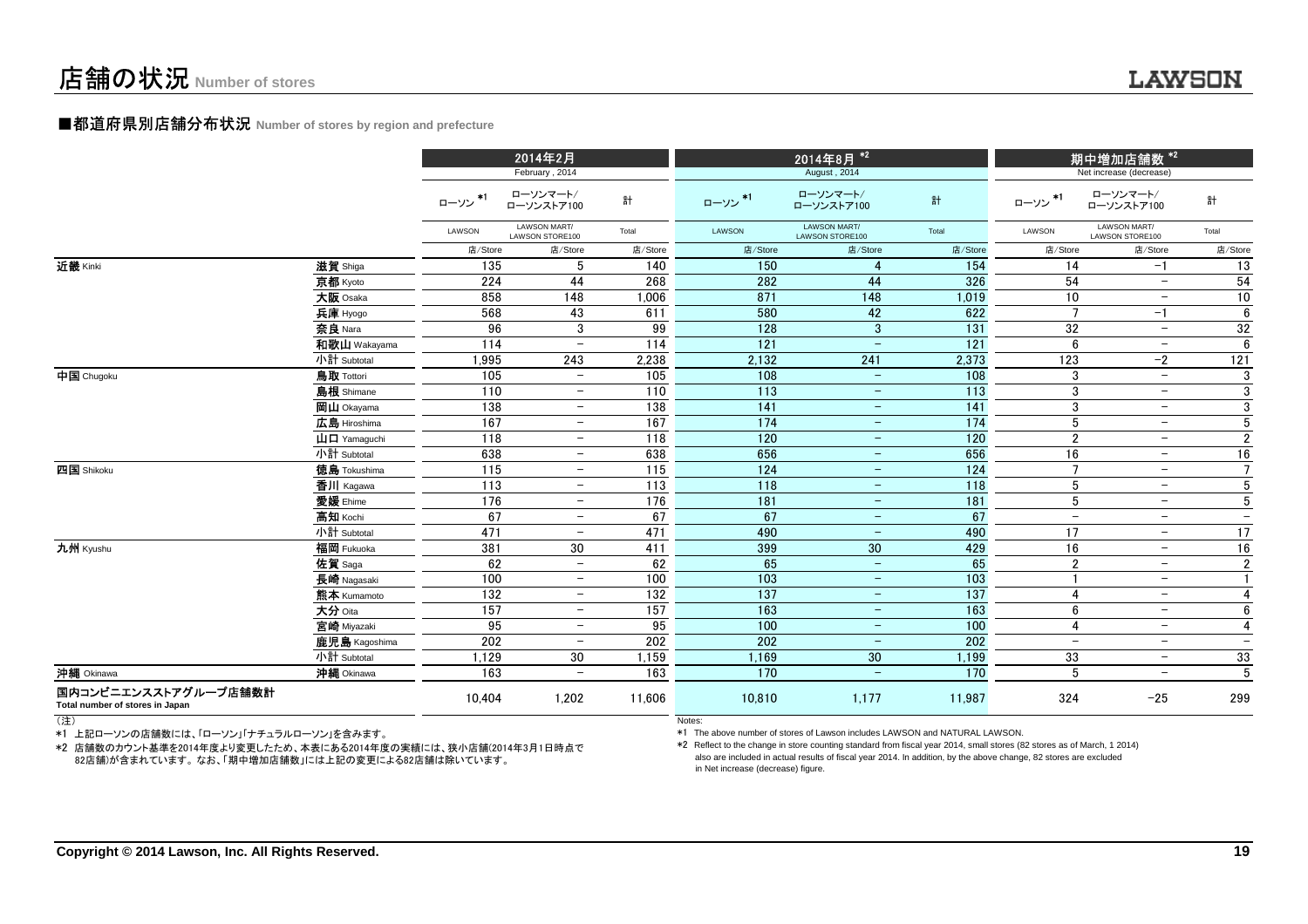# ■既存店売上高前年比及び既存店総荒利益高前年比 **Net sales and gross profit of existing stores** \*1

|                                  | 2013年度/FY2013 |              | 2014年度/FY2014 |                          |  |  |
|----------------------------------|---------------|--------------|---------------|--------------------------|--|--|
|                                  | 第2四半期累計期間/1H  | 通期/Full year | 第2四半期累計期間/1H  | 通期計画/Full year(Forecast) |  |  |
|                                  | 前年比/YoY       | 前年比/YoY      | 前年比/YoY       | 前年比/YoY                  |  |  |
| 売上高 Net sales                    | 99.5%         | 99.8%        | 99.0%         | 98.9%                    |  |  |
| <b>総荒利益高</b> Gross profit        | 101.1%        | 101.5%       | 100.3%        | 100.0%                   |  |  |
| 克上高(連結) Net sales (consolidated) | 99.0%         | 99.4%        | 98.5%         |                          |  |  |

## ■平均日販 Average daily sales per store <sup>\*1</sup>

|               | 2013年度/FY2013       | 2014年度/FY2014       |                     |  |
|---------------|---------------------|---------------------|---------------------|--|
|               | 第2四半期累計期間/1H        | 通期/Full year        | 第2四半期累計期間/1H        |  |
|               | 千円/Thousands of yen | 千円/Thousands of yen | 千円/Thousands of yen |  |
| 全店 All stores | 552                 | 542                 | 544                 |  |
| 新店 New stores | 514                 | 506                 | 491                 |  |
|               |                     |                     |                     |  |

## ■既存店客数及び客単価 Average number of customers and average spending per customer at exsisting stores <sup>\*1</sup>

|                           |                  | 2013年度/FY2013 |                  |         | 2014年度/FY2014    |         |
|---------------------------|------------------|---------------|------------------|---------|------------------|---------|
|                           | 第2四半期累計期間/1H     |               | 通期/Full year     |         | 第2四半期累計期間/1H     |         |
|                           | 人·円/Persons, Yen | 前年比/YoY       | 人·円/Persons, Yen | 前年比/YoY | 人·円/Persons, Yen | 前年比/YoY |
| 客数 Number of customers    | 879              | 99.4%         | 854              | 99.0%   | 844              | 97.2%   |
| 客単価 Spending per customer | 594              | 100.1%        | 597              | 100.8%  | 603              | 101.8%  |
|                           |                  |               |                  |         |                  |         |

|                                                                                                              |                                                                                                            |                  | 2013年度/FY2013             |                 |                  |                           |                                                                       |                  | 2014年度/FY2014              |                          |
|--------------------------------------------------------------------------------------------------------------|------------------------------------------------------------------------------------------------------------|------------------|---------------------------|-----------------|------------------|---------------------------|-----------------------------------------------------------------------|------------------|----------------------------|--------------------------|
|                                                                                                              |                                                                                                            | 第2四半期累計期間/1H     |                           |                 | 通期/Full year     |                           |                                                                       | 第2四半期累計期間/1H     |                            | 通期計画/Full year(Forecast) |
|                                                                                                              |                                                                                                            |                  | 前年比/YoY                   |                 |                  | 前年比/YoY                   |                                                                       |                  | 前年比/YoY                    | 前年比/YoY                  |
| 売上高 Net sales                                                                                                |                                                                                                            |                  | 99.5%                     |                 |                  | 99.8%                     |                                                                       |                  | 99.0%                      | 98.9%                    |
| 総荒利益高 Gross profit                                                                                           |                                                                                                            |                  | 101.1%                    |                 |                  | 101.5%                    |                                                                       |                  | 100.3%                     | 100.0%                   |
| 売上高(連結) Net sales (consolidated)                                                                             |                                                                                                            |                  | 99.0%                     |                 |                  | 99.4%                     |                                                                       |                  | 98.5%                      |                          |
| ■平均日販 Average daily sales per store *1                                                                       |                                                                                                            |                  |                           |                 |                  |                           |                                                                       |                  |                            |                          |
|                                                                                                              |                                                                                                            |                  | 2013年度/FY2013             |                 |                  |                           |                                                                       | 2014年度/FY2014    |                            |                          |
|                                                                                                              |                                                                                                            | 第2四半期累計期間/1H     |                           |                 | 通期/Full year     |                           |                                                                       | 第2四半期累計期間/1H     |                            |                          |
|                                                                                                              |                                                                                                            |                  | 千円/Thousands of yen       |                 |                  | 千円/Thousands of yen       |                                                                       |                  | 千円/Thousands of yen        |                          |
| 全店 All stores                                                                                                |                                                                                                            |                  | 552                       |                 |                  | 542                       |                                                                       |                  | 544                        |                          |
| 新店 New stores                                                                                                |                                                                                                            |                  | 514                       |                 |                  | 506                       |                                                                       |                  | 491                        |                          |
|                                                                                                              |                                                                                                            |                  |                           |                 |                  |                           |                                                                       |                  |                            |                          |
| ■既存店客数及び客単価 Average number of customers and average spending per customer at exsisting stores *1             |                                                                                                            |                  |                           |                 |                  |                           |                                                                       |                  |                            |                          |
|                                                                                                              |                                                                                                            |                  | 2013年度/FY2013             |                 |                  |                           |                                                                       | 2014年度/FY2014    |                            |                          |
|                                                                                                              |                                                                                                            | 第2四半期累計期間/1H     |                           |                 | 通期/Full year     |                           |                                                                       | 第2四半期累計期間/1H     |                            |                          |
|                                                                                                              |                                                                                                            | 人·円/Persons, Yen | 前年比/YoY                   |                 | 人·円/Persons, Yen | 前年比/YoY                   |                                                                       | 人·円/Persons, Yen | 前年比/YoY                    |                          |
| 客数 Number of customers                                                                                       |                                                                                                            | 879              | 99.4%                     |                 | 854              | 99.0%                     |                                                                       | 844              | 97.2%                      |                          |
| 客単価 Spending per customer                                                                                    |                                                                                                            | 594              | 100.1%                    |                 | 597              | 100.8%                    |                                                                       | 603              | 101.8%                     |                          |
| ■全店商品別販売構成の推移及び総荒利益率の状況 Sales and gross profit margin by merchandise category at store level (All stores) *1 |                                                                                                            |                  |                           |                 |                  |                           |                                                                       |                  |                            |                          |
|                                                                                                              |                                                                                                            |                  | 2013年度/FY2013             |                 |                  |                           |                                                                       |                  |                            |                          |
|                                                                                                              |                                                                                                            |                  |                           |                 |                  |                           |                                                                       |                  | 2014年度/FY2014              |                          |
|                                                                                                              |                                                                                                            | 第2四半期累計期間/1H     |                           | 通期/Full year    |                  |                           | 第2四半期累計期間/1H                                                          |                  |                            | 通期計画/Full year(Forecast) |
|                                                                                                              | 十億円                                                                                                        | 構成比              | 総荒利益率                     | 十億円             | 構成比              | 総荒利益率                     | 十億円                                                                   | 構成比              | 総荒利益率                      | 総荒利益率                    |
|                                                                                                              | Billions of yen                                                                                            |                  | Share Gross Profit Margin | Billions of yen |                  | Share Gross Profit Margin | Billions of yen                                                       | Share            | <b>Gross Profit Margir</b> | Gross Profit Margin      |
| ファストフード Fast foods                                                                                           | 197.3                                                                                                      | 22.2%            | 38.4%                     | 391.5           | 22.4%            | 38.9%                     | 206.6                                                                 | 23.0%            | 38.6%                      |                          |
| 日配食品 Daily delivered foods                                                                                   | 112.1                                                                                                      | 12.6%            | 34.4%                     | 219.7           | 12.6%            | 34.1%                     | 119.4                                                                 | 13.3%            | 34.5%                      |                          |
| 加工食品 Processed foods                                                                                         | 492.3                                                                                                      | 55.3%            | 24.1%                     | 957.0           | 54.9%            | 24.0%                     | 482.8                                                                 | 53.8%            | 24.1%                      |                          |
| うち、タバコ Cigarettes                                                                                            | 243.6                                                                                                      | 27.4%            | 10.5%                     | 474.1           | 27.2%            | 10.5%                     | 237.3                                                                 | 26.5%            | 10.8%                      |                          |
| $*2$<br>非食品 Non-food products                                                                                | 87.8                                                                                                       | 9.9%             | 48.3%                     | 176.5           | 10.1%            | 47.7%                     | 87.9                                                                  | 9.8%             | 49.3%                      |                          |
| 合計 Total                                                                                                     | 889.6                                                                                                      | 100.0%           | 30.9%                     | 1.744.7         | 100.0%           | 31.0%                     | 896.9                                                                 | 100.0%           | 31.3%                      | 31.4%                    |
| (注)                                                                                                          |                                                                                                            |                  |                           |                 | Notes:           |                           |                                                                       |                  |                            |                          |
| *1 売上高(連結)を除く上記の数値は、「ローソン」及び「ナチュラルローソン」店舗の合計です。                                                              |                                                                                                            |                  |                           |                 |                  |                           | *1 These figures are a sum of total LAWSON and NATURAL LAWSON stores. |                  |                            |                          |
| *2 非食品の総荒利益率は、手数料収入を含め算出しております。                                                                              |                                                                                                            |                  |                           |                 |                  |                           | *2 Gross profit of non-food products includes service commissions.    |                  |                            |                          |
| 分類 Category                                                                                                  |                                                                                                            |                  |                           |                 |                  |                           |                                                                       |                  |                            |                          |
| ファストフード Fast foods                                                                                           | 米飯·麺·調理パン(サンドイッチ等)·デリカ·ファストフード 等 Rice, noodles, bread, delicatessen items, over-the-counter fast foods.    |                  |                           |                 |                  |                           |                                                                       |                  |                            |                          |
| 日配食品 Daily delivered foods                                                                                   | ベーカリー・デザート・アイスクリーム・生鮮食品 等 Bakery items, desserts, ice cream, perishable food (vegetable, fruits and meat). |                  |                           |                 |                  |                           |                                                                       |                  |                            |                          |
| 加工食品 Processed foods                                                                                         | 飲料・酒類・タバコ・加工食品・菓子 等 Soft drinks, alcoholic drinks, cigarettes, processed foods, confectioneries.           |                  |                           |                 |                  |                           |                                                                       |                  |                            |                          |

#### 分類 Category

| 米飯・麺・調理パン(サンドイッチ等)・デリカ・ファストフード 等 Rice, noodles, bread, delicatessen items, over-the-counter fast foods.    |
|------------------------------------------------------------------------------------------------------------|
| ベーカリー・デザート・アイスクリーム・生鮮食品 等 Bakery items, desserts, ice cream, perishable food (vegetable, fruits and meat). |
| 飲料・酒類・タバコ・加工食品・菓子 等 Soft drinks, alcoholic drinks, cigarettes, processed foods, confectioneries.           |
| 日用品・本・雑誌 等 Daily necessities, books, magazines, online merchandise sales and services.                     |
|                                                                                                            |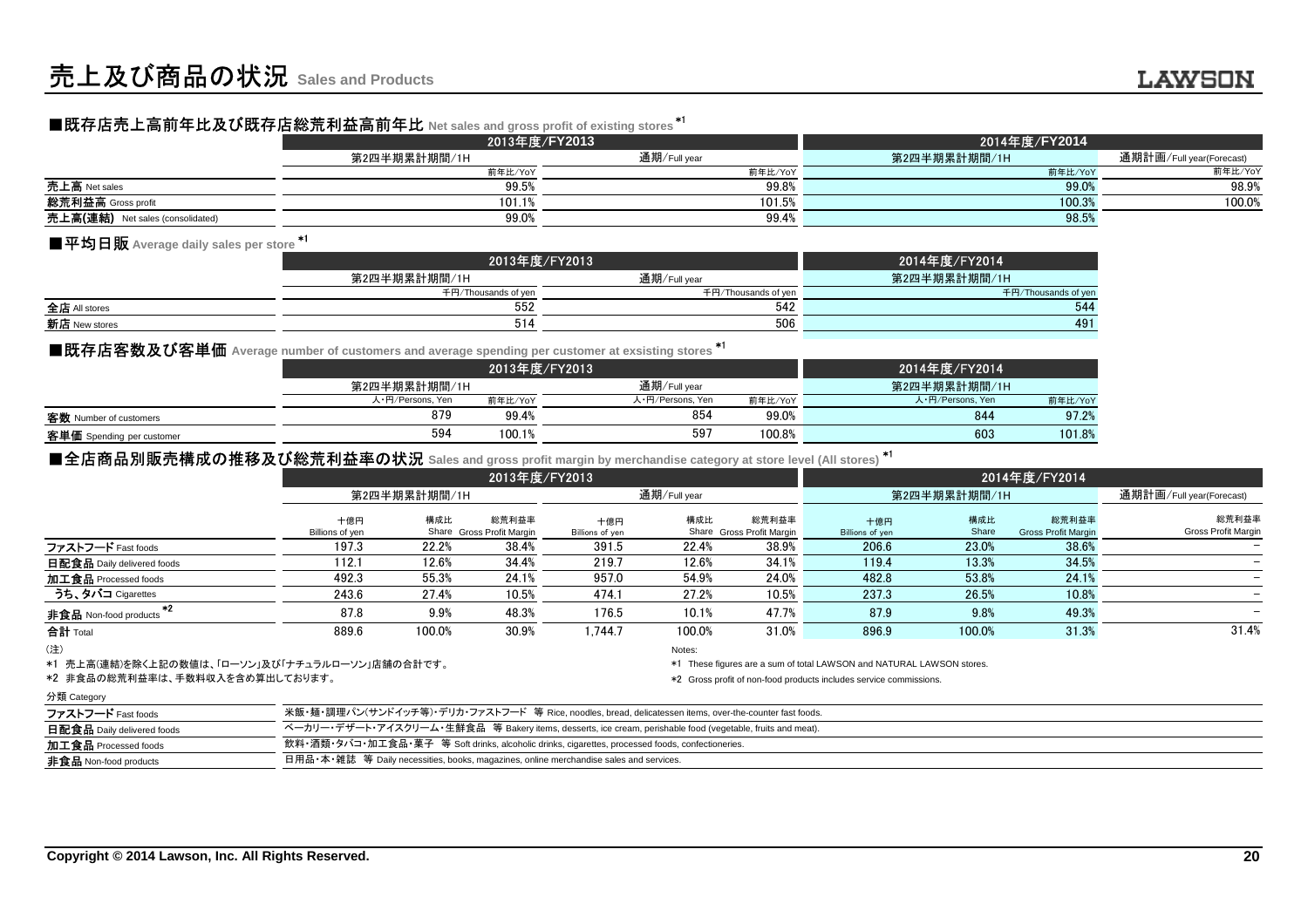#### ■酒・タバコ取扱店及び24時間営業店舗数、駐車場設置店舗数 **Liquor-licensed, cigarette-licensed, 24-hour operating and parking-lot equipped stores**

|                                                 |              | 2013年度/FY2013       |              | 2014年度/FY2014       |              |                     |
|-------------------------------------------------|--------------|---------------------|--------------|---------------------|--------------|---------------------|
|                                                 | 第2四半期累計期間/1H |                     | 通期/Full year |                     | 第2四半期累計期間/1H |                     |
|                                                 | 店/Store      | 総店舗数に占める割合<br>Share | 店/Store      | 総店舗数に占める割合<br>Share | 店/Store      | 総店舗数に占める割合<br>Share |
| 酒取扱店 Liquor-licensed stores                     | 9.788        | 97.9%               | 11.127       | 98.1%               | 11.327       | 97.5%               |
| タバコ取扱店 Cigarette-licensed stores                | 9.360        | 93.6%               | 10.300       | 90.9%               | 10.568       | 91.0%               |
| 24時間営業店 24-hour operating stores                | 9,712        | 97.2%               | 11,051       | 97.5%               | 11,221       | 96.6%               |
| <b>駐車場設置店</b> Stores equipped with parking lots | 7.429        | 74.3%               | 7,690        | 67.8%               | 7,886        | 67.9%               |

#### ■平均在庫(全店 期末1店舗当たり平均在庫売価) Inventory turnover in days (based on total stores, inventory per store)

|                                 |                        | 2013年度/FY2013 |                        | 2014年度/FY2014 |                        |         |
|---------------------------------|------------------------|---------------|------------------------|---------------|------------------------|---------|
|                                 | 第2四半期累計期間/1H           |               | 通期/Full year           |               | 第2四半期累計期間/1H           |         |
|                                 | 千円・日                   |               | 千円・日                   | 前年比/YoY       | 千円・日                   | 前年比/YoY |
|                                 | Thousands of yen, days | 前年比/YoY       | Thousands of yen, days |               | Thousands of yen, days |         |
| 在庫 Inventory                    | 6.642                  | 101.3%        | 7.001                  | 107.6%        | 6,602                  | 99.4%   |
| 在庫日数 Inventory turnover in days | 13.5                   | 104.5%        | 14.1                   | 107.3%        | 14.5                   | 107.2%  |
|                                 |                        |               |                        |               |                        |         |

#### ■売場面積(全店) **Area of floor (total stores)**

|                         | 2013年度/FY2013                |         |                              |         | 2014年度/FY2014                |         |  |
|-------------------------|------------------------------|---------|------------------------------|---------|------------------------------|---------|--|
|                         | 第2四半期累計期間/1H                 |         | 通期/Full year                 |         | 第2四半期累計期間/1H                 |         |  |
|                         | m <sup>2</sup> /Square meter | 前年比/YoY | m <sup>2</sup> /Square meter | 前年比/YoY | m <sup>2</sup> /Square meter | 前年比/YoY |  |
| 全店売場面積<br>Area of floor | .152.772                     | 109.4%  | .252.221                     | 15.4%   | 1.383.192                    | 120.0%  |  |
|                         |                              |         |                              |         |                              |         |  |

### ■収納代行業務の状況**(**全店**) Third party bill settlement (total stores)**

|                                |                          | 2013年度/FY2013 |                          | 2014年度/FY2014 |                          |         |
|--------------------------------|--------------------------|---------------|--------------------------|---------------|--------------------------|---------|
|                                | 第2四半期累計期間/1H             |               | 通期/Full year             |               | 第2四半期累計期間/1H             |         |
|                                | 百万円、百万件                  | 前年比/YoY       | 百万円、百万件                  | 前年比/YoY       | 百万円、百万件                  | 前年比/YoY |
|                                | Millions of yen, million |               | Millions of yen, million |               | Millions of yen, million |         |
| <b>収納金額</b> Transaction amount | 1.071.315                | 106.1%        | 1.979.383                | 105.3%        | 1.141.561                | 106.6%  |
| 取扱件数 Number of settlement      | 102.7                    | 104.9%        | 196.                     | 103.0%        | 104.9                    | 102.8%  |
| 手数料収入 Commission revenues      | 5.471                    | 104.7%        | 10.584                   | 103.9%        | 5.679                    | 103.8%  |
|                                |                          |               |                          |               |                          |         |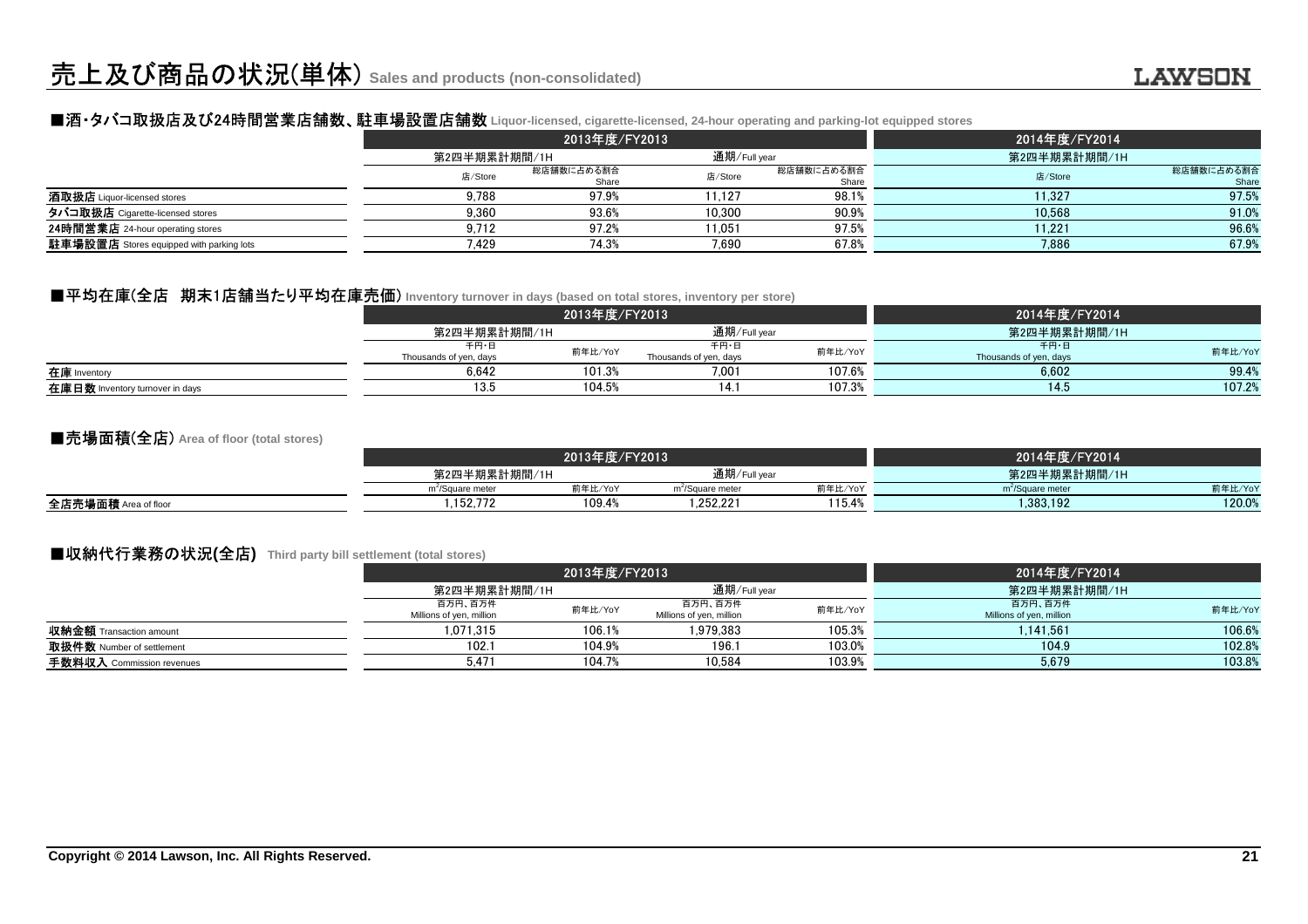|                                         |              |                             | 2013年度/FY2013 |                             | 2014年度/FY2014 |                             |  |
|-----------------------------------------|--------------|-----------------------------|---------------|-----------------------------|---------------|-----------------------------|--|
|                                         | 第2四半期累計期間/1H |                             | 通期/Full year  |                             | 第2四半期累計期間/1H  |                             |  |
|                                         | 人/Persons    | 期首差/Net increase (decrease) | 人/Persons     | 期首差/Net increase (decrease) | 人/Persons     | 期首差/Net increase (decrease) |  |
| <b>単体</b> Non-consolidated              |              |                             |               |                             |               |                             |  |
| 従業員数 Employees                          | 3.569        | 87                          | 3.544         | 62                          | 3.636         | 92                          |  |
| パートタイマー Part-time and temporary workers | 1,900        | $-64$                       | 1,866         | $-98$                       | 1,872         |                             |  |
| 連結子会社 Consolidated subsidiaries         |              |                             |               |                             |               |                             |  |
| 従業員数 Employees                          | 2.807        | $-115$                      | 2.792         | $-130$                      | 3,378         | 586                         |  |
| パートタイマー Part-time and temporary workers | 6,007        | $-874$                      | 6.414         | $-467$                      | 7.814         | 1,400                       |  |
| 連結計 Consolidated                        |              |                             |               |                             |               |                             |  |
| 従業員数 Employees                          | 6.376        | $-28$                       | 6.336         | $-68$                       | 7.014         | 678                         |  |
| パートタイマー Part-time and temporary workers | 7,907        | $-938$                      | 8,280         | $-565$                      | 9,686         | 1,406                       |  |
|                                         |              |                             |               |                             |               |                             |  |